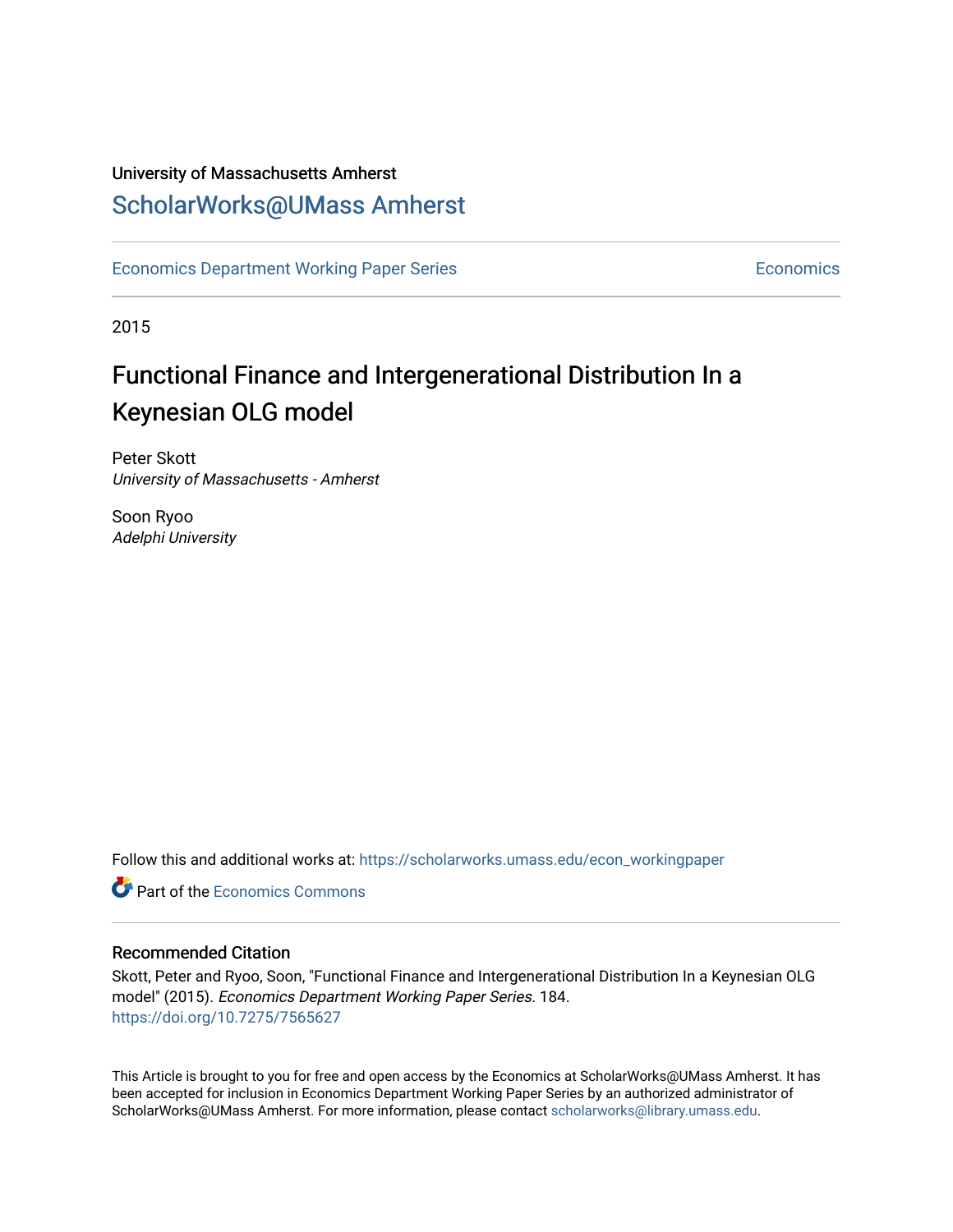# **DEPARTMENT OF ECONOMICS**

**Working Paper**

# **Functional finance and intergenerational distribution in a Keynesian OLG model**

by

Skott, Peter Ryoo, Soon

Working Paper 2015-13



# **UNIVERSITY OF MASSACHUSETTS AMHERST**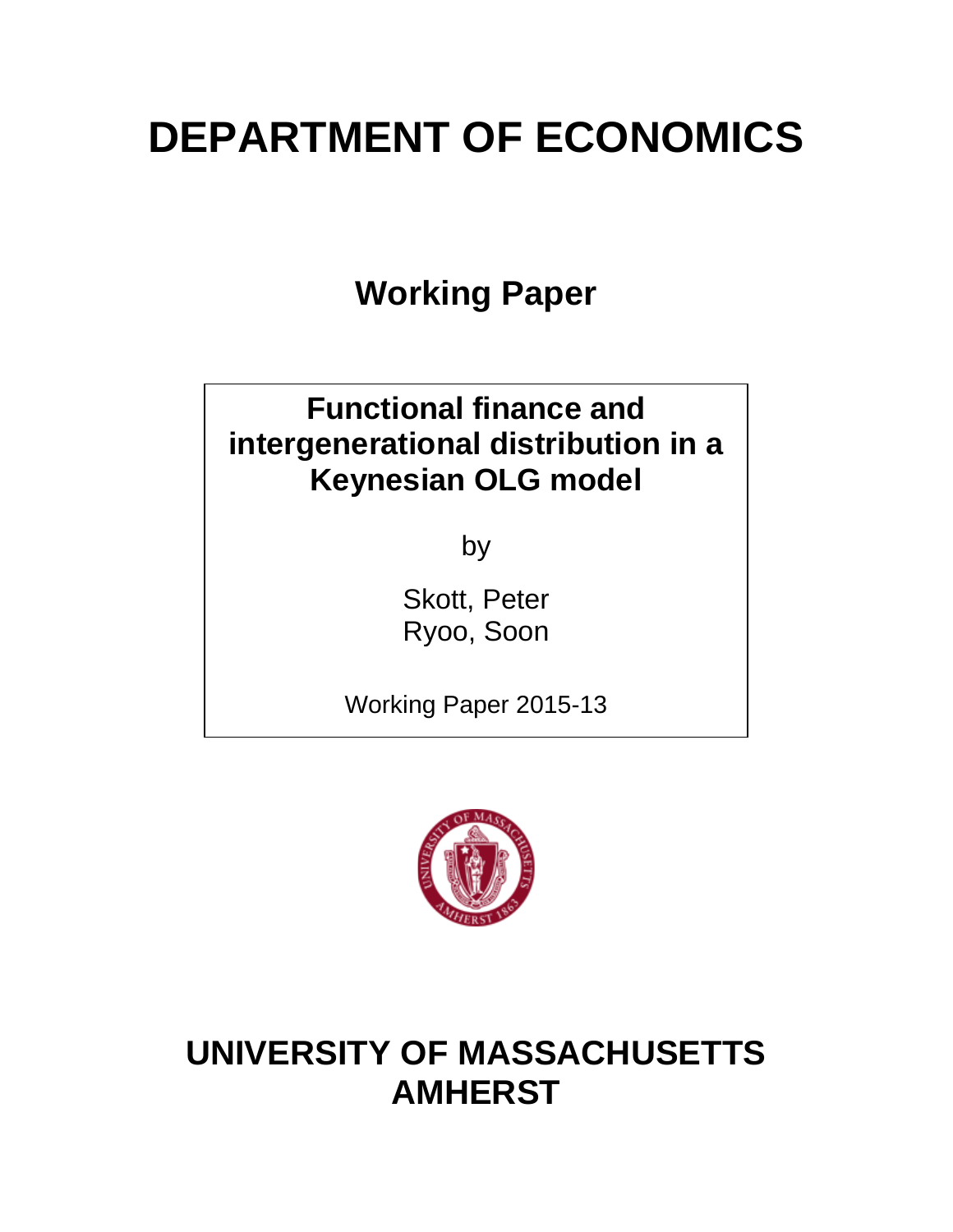# **Functional finance and intergenerational distribution in a Keynesian OLG model**<sup>1</sup>

Peter Skott<sup>2</sup> and Soon Ryoo<sup>3</sup>

This paper examines the role of fiscal policy in the long run. We show that (i) dynamic

inefficiency in a standard OLG model generates aggregate demand problems in a Keynesian setting, (ii)

fiscal policy can be used to achieve full-employment growth, (iii) the required debt ratio is inversely

related to both the growth rate and government consumption, and (iv) a simple and distributionally neutral

tax scheme can maintain full employment in the face of variations in 'household confidence'.

JEL classification: E62, E22

Key words: Public debt, Keynesian OLG model, secular stagnation, structural liquidity trap, dynamic efficiency, confidence.

<sup>&</sup>lt;sup>1</sup> Early versions of this paper have been presented at the Eastern Economic Association Meetings, the Analytical Political Economic Workshop at Queen Mary, University of London, and in seminars at the University of Massachusetts and Aalborg University. We thank the participants for helpful comments and suggestions. Peter Skott's research for this paper was supported by a grant from Institute for New Economic Thinking (#1N013-00052).<br><sup>2</sup> Department of Economics, University of Massachusetts, Amherst, MA 01003,USA, and Aalborg University;

email: pskott@econs.umass.edu.

<sup>&</sup>lt;sup>3</sup> Department of Finance and Economics, Adelphi University, Garden City, NY 11530, USA; email: sryoo@.adelphi.edu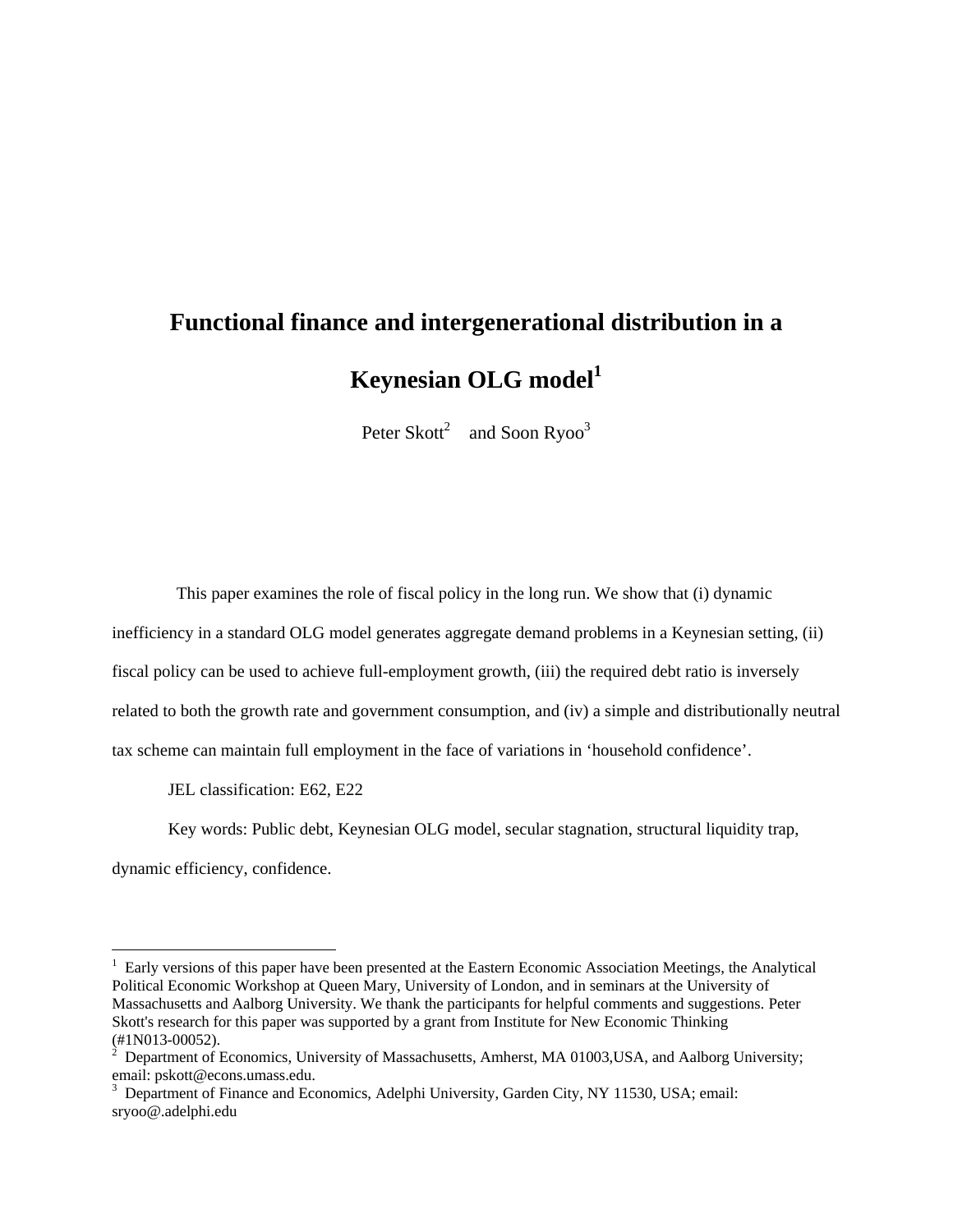### **1 Introduction**

 A standard OLG framework has important weaknesses from a Keynesian perspective. It assumes that desired household saving at full employment is automatically turned into investment; there are no aggregate demand problems. This paper presents an OLG model that includes Keynesian concerns. Households save but investment decisions are made by firms.

It is well known that neoclassical OLG models can produce dynamic inefficiency and that, if this happens, fiscal policy and public debt can be Pareto improving (Diamond 1965). This outcome -dynamic inefficiency -- is sometimes dismissed as empirically irrelevant (Abel et al. 1989). The standard argument for irrelevance, however, does not apply under imperfect competition (Skott and Ryoo 2014), and what appears as a problem of dynamic inefficiency in a neoclassical version of the model turns into a problem of aggregate demand and unemployment in a Keynesian setting.

The existence of a link from dynamic inefficiency to aggregate demand clearly does not exclude other sources of aggregate demand problems. Indeed, an OLG setting with an implied period length that greatly exceeds a normal business cycle cannot be used to analyze the short-run problems that dominate macroeconomic policy. Why then analyze a stylized OLG model? Our motivation is two-fold. Intergenerational fairness – the distribution of income across generations – has figured strongly in debates on public debt; arguably, an OLG framework can be useful for the analysis of these issues. The obsession with public debt and the alleged long-run dangers of high levels of debt, second, is surprising: dominant macroeconomic models satisfy 'Ricardian equivalence' and imply that public debt becomes largely irrelevant. This irrelevance of debt in benchmark theoretical models may explain the prominence in the debate of purely empirical studies.<sup>1</sup> Our analysis contributes a theoretical perspective on this (and other)

<sup>&</sup>lt;sup>1</sup> Reinhart and Rogoff's (2010) suggestion that debt-income levels above 90 percent tend to be associated with lower rates of economic growth has been discredited (Herndon et al. 2014), and the broader Reinhart and Rogoff analysis has been challenged by other studies (e.g. Irons and Bivens (2010), Dube (2013), Basu (2013)). But the challenge has been largely empirical.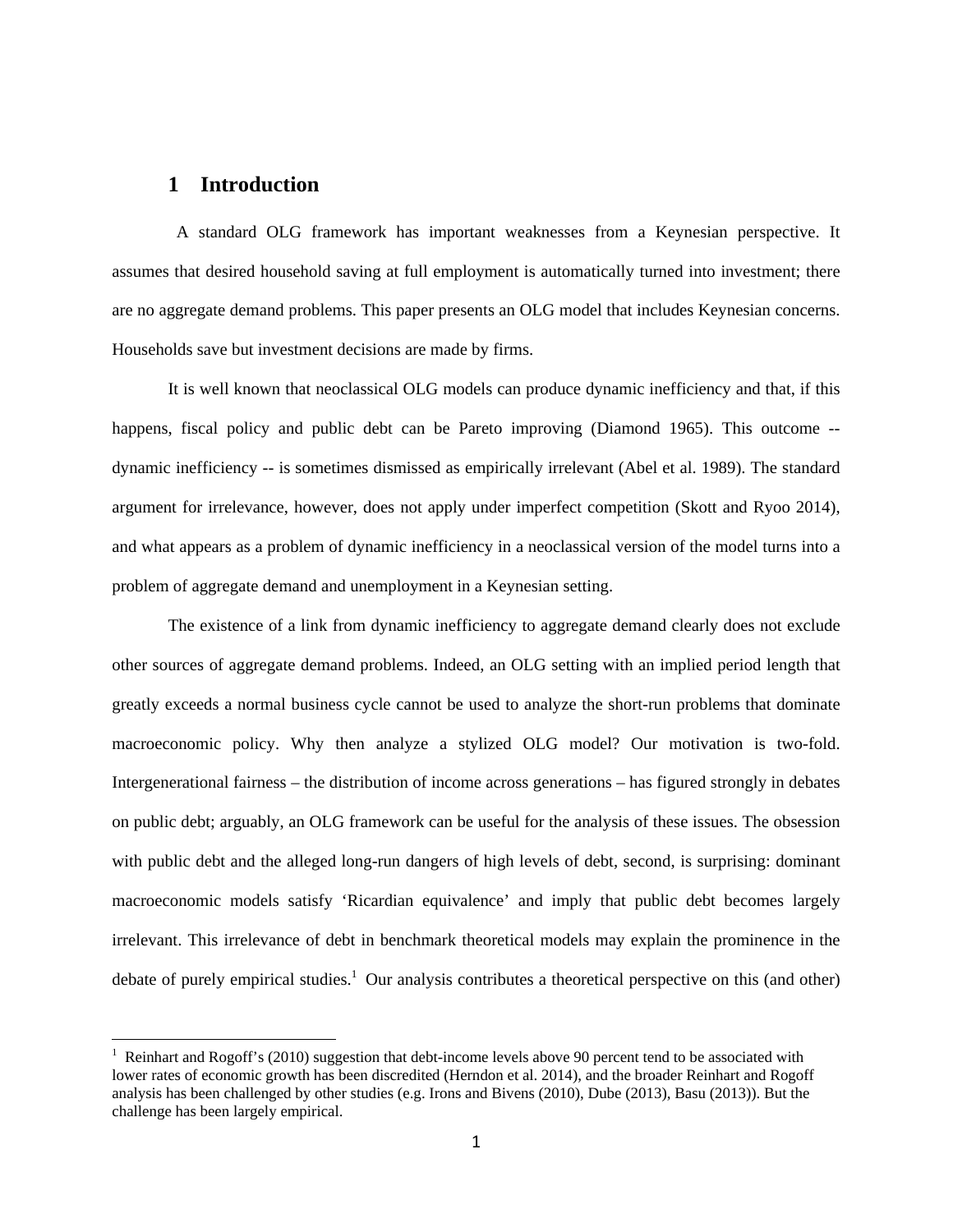policy issues, incl. 'secular stagnation'. We deliberately choose a setting in which public debt matters, and the focus on long-run issues, rather than short-run business cycles, implies that some of the obvious drawbacks of the OLG model become less important.

Adopting a 'functional finance' approach, we assume that monetary policy determines the rate of interest and the choice of technique, leaving fiscal policy to ensure a trajectory of aggregate demand that is consistent with full employment. Our steady growth analysis shows a long-run relationship between the required debt ratio and the rate of growth, but the causal link unambiguously runs from growth to debt: a low growth rate generates a high steady-growth ratio of debt to income. The required debt, moreover, is inversely related to government consumption. Similar results have been found in other Keynesian models (e.g. Schlicht 2006, Ryoo and Skott 2013). Obtaining the results using a widely accepted OLG structure strengthens the argument.

Extending the analysis beyond steady growth, we examine the implications of shifts in 'household confidence' that lead to fluctuations in saving rates. A simple and distributionally neutral tax scheme can maintain full employment in the face of shifts in confidence that would otherwise lead to problems of aggregate demand and secular stagnation. Moreover, in the special case where households correctly anticipate future taxes, no variations in taxes will be needed: the tax policy effectively functions as an insurance scheme. Concerns over the sustainability of the public debt trajectory, finally, find no support. A fiscal policy based on functional finance may in some cases lead to high levels of public debt. But no scenarios become explosive or otherwise unsustainable in this OLG setting.

The Keynesian literature on functional finance has a long history, going back to Lerner  $(1943)<sup>2</sup>$ We know of no other Keynesian studies, however, that use a formal OLG structure to examine the long-run implications of functional finance.<sup>3</sup> OLG models have been used to analyze dynamic

 $2^2$  Pedersen (1937) articulated a similar principle of functional finance (Olesen (2001)). Recent contributions include Schlicht (2006), Godley and Lavoie (2007), Arestis and Sawyer (2010), Kregel (2010), Ryoo and Skott (2013), Skott (2015).

 $3$  Skott and Ryoo's (2014) analysis of fiscal policy in an OLG model with imperfect competition includes no Keynesian elements and the focus is on steady states; there are no fluctuations in 'confidence', and the paper does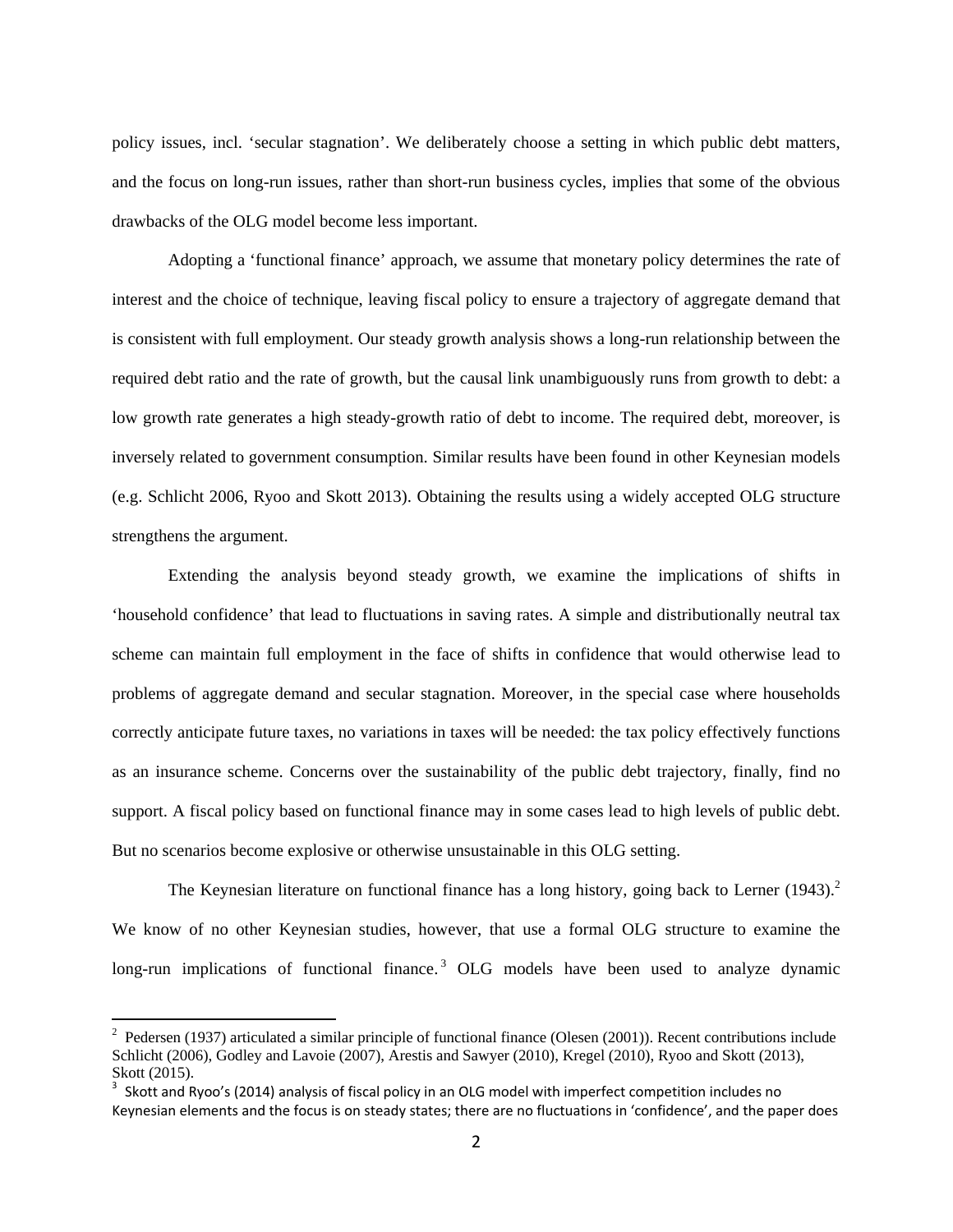inefficiency and public debt dynamics but not from the perspective of functional finance. Chalk (2000), for instance, assumes a constant primary deficit per worker. He finds that even if the economy is dynamically inefficient when public debt is zero, a constant primary deficit may be unsustainable; moreover, in those cases where a primary deficit is sustainable, convergence is to a steady growth path that is dynamically inefficient. These results invite several questions. Why would a government want to pursue policies of this kind? Why focus on trajectories that keep a constant primary deficit? Economic analysis of monetary policy typically looks for 'optimal' policies (or policy rules), given some welfare function and a model of how the economy operates. Our functional finance approach introduces elements that are usually absent in the analysis of monetary policy, but the search for appropriate policies is in a similar spirit.

Section 2 analyzes the choice of technique. Section 3 completes the Keynesian OLG model by introducing household behavior and firms' investment decisions. We add taxation and public debt and derive the full-employment requirements for fiscal policy in section 4. Fluctuations in 'confidence' and their implications for fiscal policy are analyzed in section 5. Section 6 relates the analysis to recent policy debates. Section 7 presents a few concluding remarks.

### **2 Functional finance and the choice of technique**

Keynesian growth models typically assume a Leontief (fixed-coefficients) production function. This seemingly restrictive specification can be justified in a number of ways. The capital controversy criticized the use of a smooth aggregate production function from a theoretical perspective, and the degree and relevance of substitutability can also be questioned empirically. In this paper, however, we take a different approach: a Leontief specification can be justified along lines that are consistent with Lerner's analysis of functional finance.

Monetary policy, Lerner argued, should be used to set interest rates at levels that induce an

<u> 1989 - Jan Samuel Barbara, margaretar a serialdean a serialdean a serialdean a serialdean a serialdean a ser</u>

not address questions of intergenerational fairness.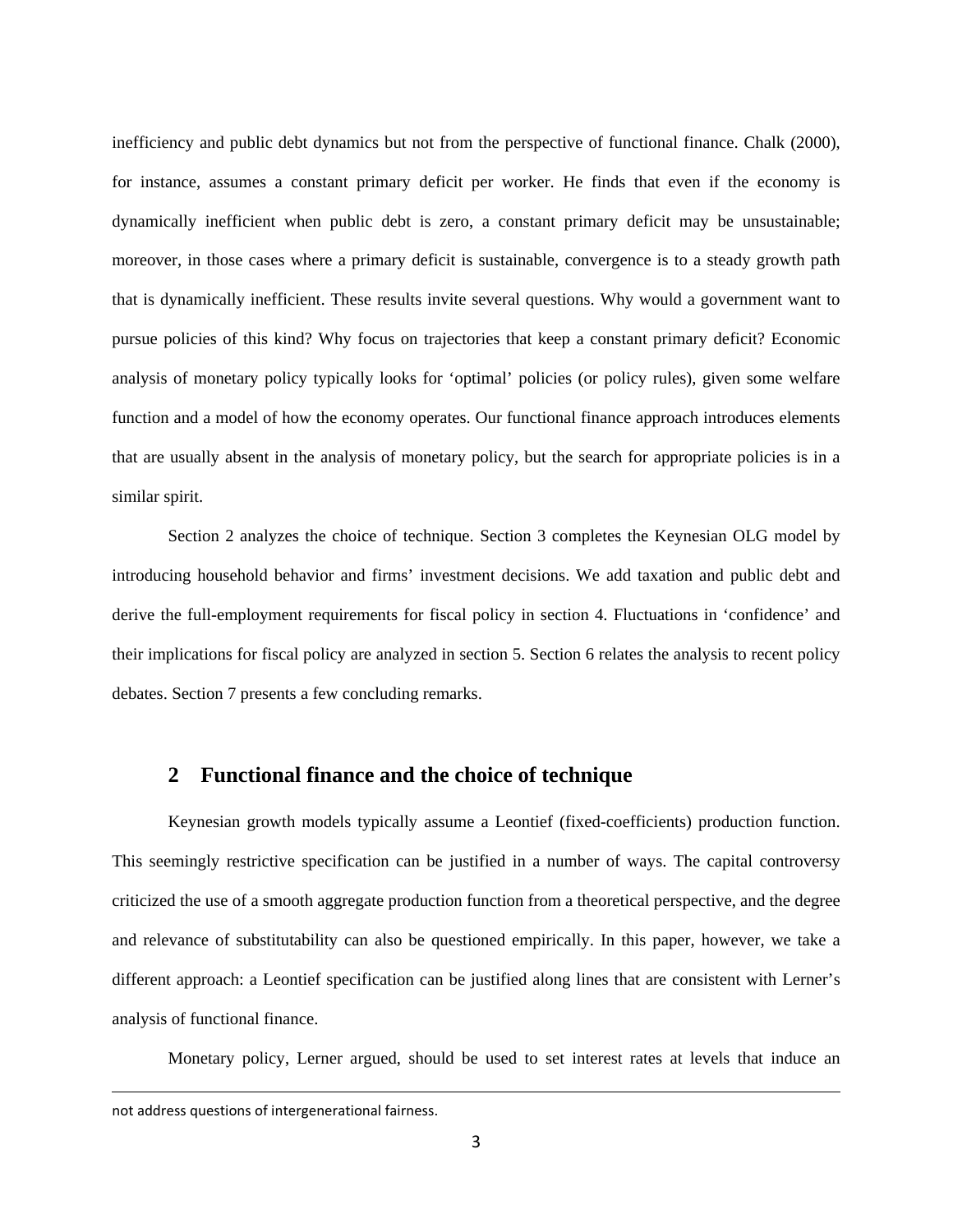optimal amount of investment or, equivalently, an optimal share of investment in output (assuming that fiscal policy keeps output at full employment). An optimal share of investment in output translates into an optimal capital-output ratio in the long run, that is, an optimal choice of technique. Intuitively, our Keynesian OLG model differs from standard neoclassical versions by separating investment and saving decisions. Firms make employment and investment decisions based on factor prices and demand conditions, and factor prices do not automatically adjust to ensure full employment at all times. Instead the interest rate (the cost of finance) is set so as to make firms choose the capital intensity that is deemed socially optimal. The fixed coefficients of the Leontief production function can be seen as the outcome of this profit maximizing choice of technique, given a policy-determined interest rate.

Following Skott (1989, chapter 5), firms may be able to choose from a range of blueprints when they make an investment decision. But ex post – once an investment has been made in particular plant and machinery – the substitutability between 'capital' and 'labor' is limited. Assume, for simplicity, that the ex ante production function is Cobb-Douglas,

$$
Y_t = K_t^{\alpha} N_t^{1-\alpha}, \quad 0 < \alpha < 1 \tag{1}
$$

where  $Y_t$ ,  $K_t$  and  $N_t$  are the amount of output, capital and employment, respectively. Let  $W_t$  and  $P_t$ be the money wage rate and the price of capital goods, and let  $i$  and  $\delta$  denote the cost of finance (the real rate of interest) and the rate of depreciation. Profit maximizing firms will minimize cost:

$$
\min_{L_t, K_t} \qquad W_t N_t + (i + \delta) P_t K_t
$$
\n
$$
\text{s.t.} \quad (u^* K_t)^{\alpha} N_t^{1-\alpha} = Y_t
$$
\n
$$
(2)
$$

Firms may want to maintain a certain amount of excess capacity on average; the reason for this include lumpiness in investment (a minimum scale of investment), short run volatility of demand at the firm level, and entry deterrence. Thus, the constraint in the minimization problem allows for the desired utilization rate of capital  $(u^*)$  to be less than one. The first order conditions imply that

$$
\frac{Y_t}{N_t} = \lambda_t = \left(\frac{u^*}{i+\delta} \frac{\alpha}{1-\alpha} \frac{W_t}{P_t}\right)^{\alpha} \tag{3}
$$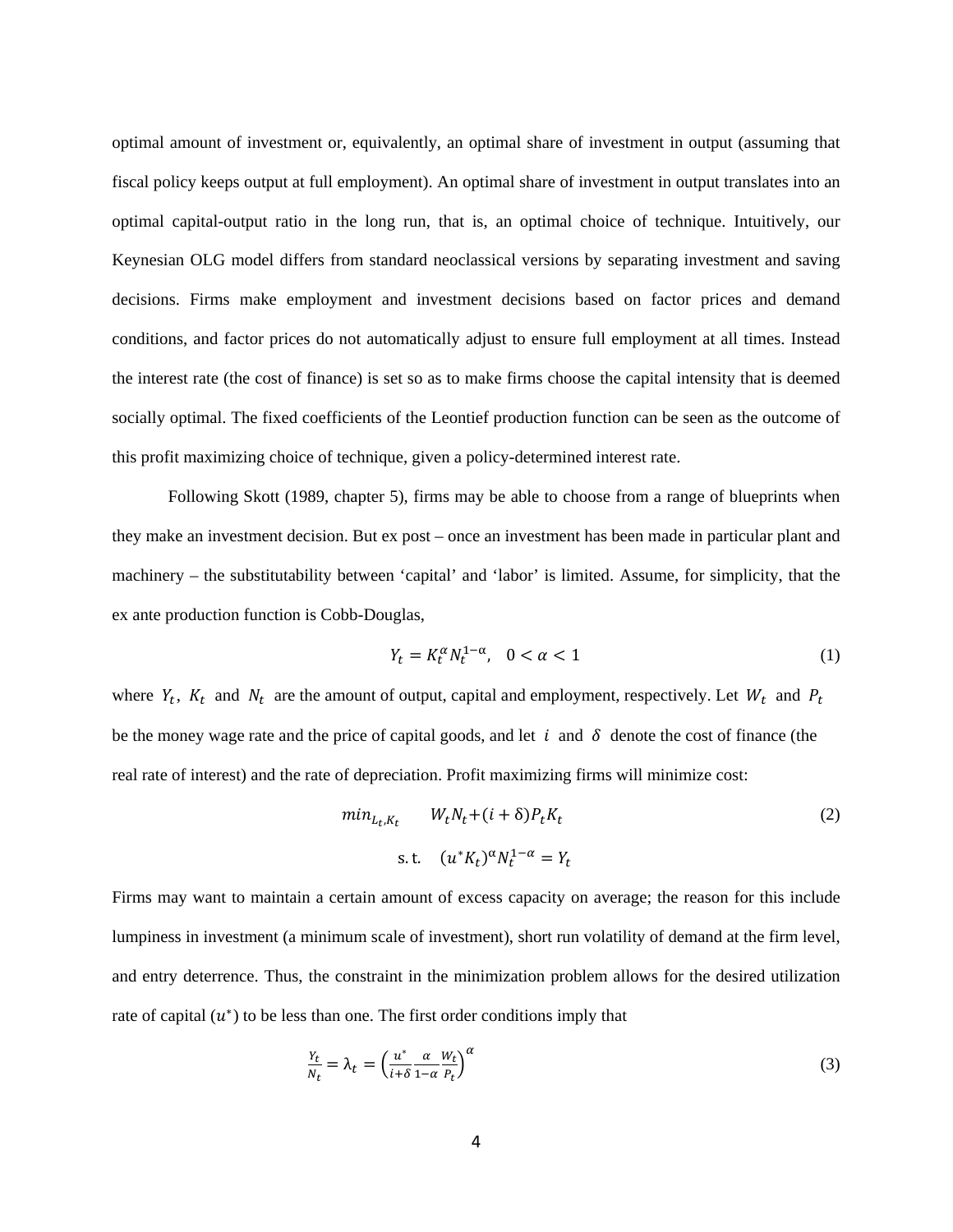$$
\frac{Y_t}{u^* K_t} = \sigma_t = \lambda_t^{-(1-\alpha)/\alpha} = \left(\frac{u^*}{i+\delta} \frac{\alpha}{1-\alpha} \frac{W_t}{P_t}\right)^{-(1-\alpha)}
$$
(4)

The price of capital goods,  $P_t$ , is exogenous to the individual firm (and was treated as such in the minimization). In equilibrium, however, this price must be equal to the general price level in a one-good model. Assuming profit maximization, the pricing decision is based on marginal cost, and both the technical coefficients and the stock of capital are predetermined in the short run. Employment and output by contrast are taken to be variable. With excess capital capacity and constant labor productivity, this yields a markup on unit labor cost.<sup>4</sup>

$$
P_t = (1+m)W_t \frac{1}{\lambda_t} \tag{5}
$$

where the markup  $(m)$  is determined by the firm's perceived elasticity of demand, which we take to be constant.

Combining equations  $(3)-(5)$ 

$$
\lambda_t = \lambda = \left[ \left( \frac{\alpha}{1 - \alpha} \right) \left( \frac{u^*}{i + \delta} \right) \left( \frac{1}{1 + m} \right) \right]^{\alpha / (1 - \alpha)} \tag{6}
$$

$$
\sigma_t = \sigma = \lambda^{-(1-\alpha)/\alpha} = \left(\frac{1-\alpha}{\alpha}\right) \left(\frac{i+\delta}{u^*}\right) (1+m) \tag{7}
$$

Thus, the choice of technique is fully determined by  $i$ ,  $u^*$  and  $m$ . Intuitively, cost minimization produces one relation between  $\lambda_t$  and  $W_t/P_t$  (for given i); pricing decisions give another relation. In equilibrium these two relations – equations (3) and (5) – must be mutually consistent; this consistency requirement fixes the real wage and the cost-minimizing input coefficients. In other words, for a given interest rate, the cost minimization pins down the coefficients of a Leontief production function:<sup>5</sup>

$$
Y = \min\{\lambda N, \sigma K\} \tag{8}
$$

\n
$$
\frac{Y}{N} = \phi\left(i, \frac{W}{P}\right)
$$
\n

\n\n Their pricing decisions, in turn, determines the real wage, \n  $\frac{W}{P} = \psi\left(\frac{Y}{N}, i\right)$ \n

The same qualitative outcome of the analysis – the determination of the choice of technique by the interest rate – could be derived by assuming a markup on total unit cost.

<sup>&</sup>lt;sup>5</sup> The argument is quite general and does not depend on the existence of a smooth ex ante production function. For a given set of input prices, firms will choose a particular technique,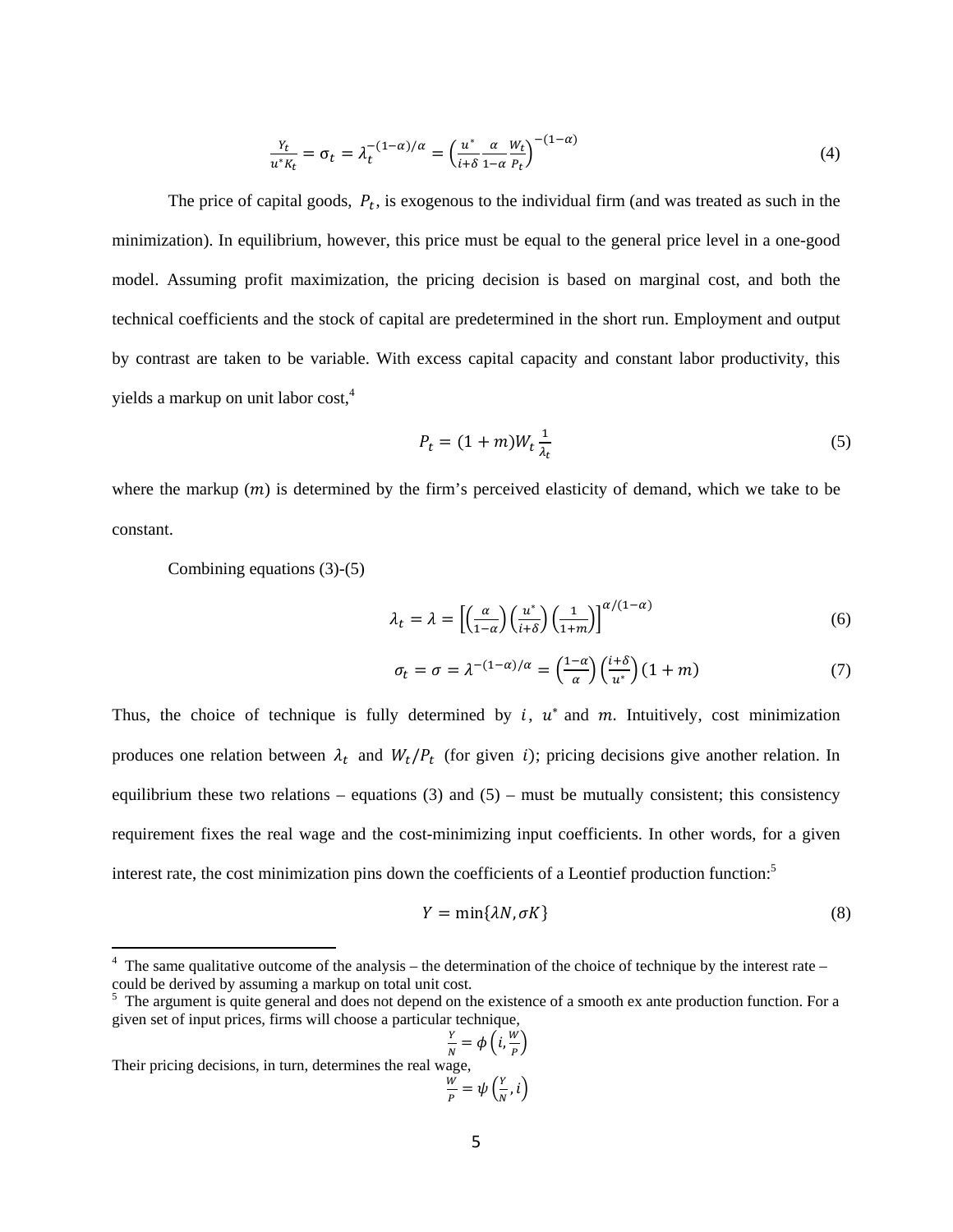Using (6) and (7), the real wage and the rate of return on capital are determined by

$$
w = \frac{w}{P} = \frac{1}{1+m}\lambda = \left[\left(\frac{\alpha}{1-\alpha}\right)\left(\frac{u^*}{i+\delta}\right)\right]^{\alpha/(1-\alpha)}(1+m)^{-1/(1-\alpha)}
$$
(9)

$$
R(i) = \pi u^* \sigma - \delta = m\left(\frac{1-\alpha}{\alpha}\right)(i+\delta) - \delta \tag{10}
$$

where  $\pi = m/(1 + m)$  is the profit share. We assume that  $R(i) \ge i$  (or equivalently,  $m \ge \alpha/(1 - \alpha)$ ). The failure of this condition to be met would imply negative net profits (after interest payments) and there would be no incentive for firms to invest.

### **3 OLG models**

#### **3.1 Steady growth**

Following Diamond (1965), all agents live for two periods: they work in the first period and live off their savings in the second. The number of workers  $(L_t)$  grows at the constant rate  $n \geq 0$ ,

$$
L_{t+1} = (1+n)L_t \tag{11}
$$

To keep the saving side simple, the utility function for a young agent in period  $t$  is taken to be logarithmic (or Cobb-Douglas):

$$
U = \log c_{1,t} + \frac{1}{1+\rho} \log c_{2,t+1}
$$
 (12)

where  $c_{1,t}$  and  $c_{2,t+1}$  are the levels of consumption per capita when the agent is young and old.<sup>6</sup> The labor supply is inelastic, and normalizing the supply of an individual worker to one, the budget constraint is given by

$$
c_{1,t} + \frac{1}{1 + r_{t+1}} c_{2,t+1} = w_t
$$
\n(13)

where  $r_{t+1}$  is the rate of return on savings and  $w_t$  is the real wage.

Utility maximization implies that

<sup>&</sup>lt;sup>6</sup> The more general CIES specification  $-U = \frac{c_{1,\theta}^{1-\theta}-1}{1-\theta} + \frac{1}{1+\rho}$  $\frac{c_{2,t+1}^{1-\theta}-1}{1-\theta}$ ,  $\theta \ge 0$  – complicates the analysis and does not add much, given the purposes of this paper.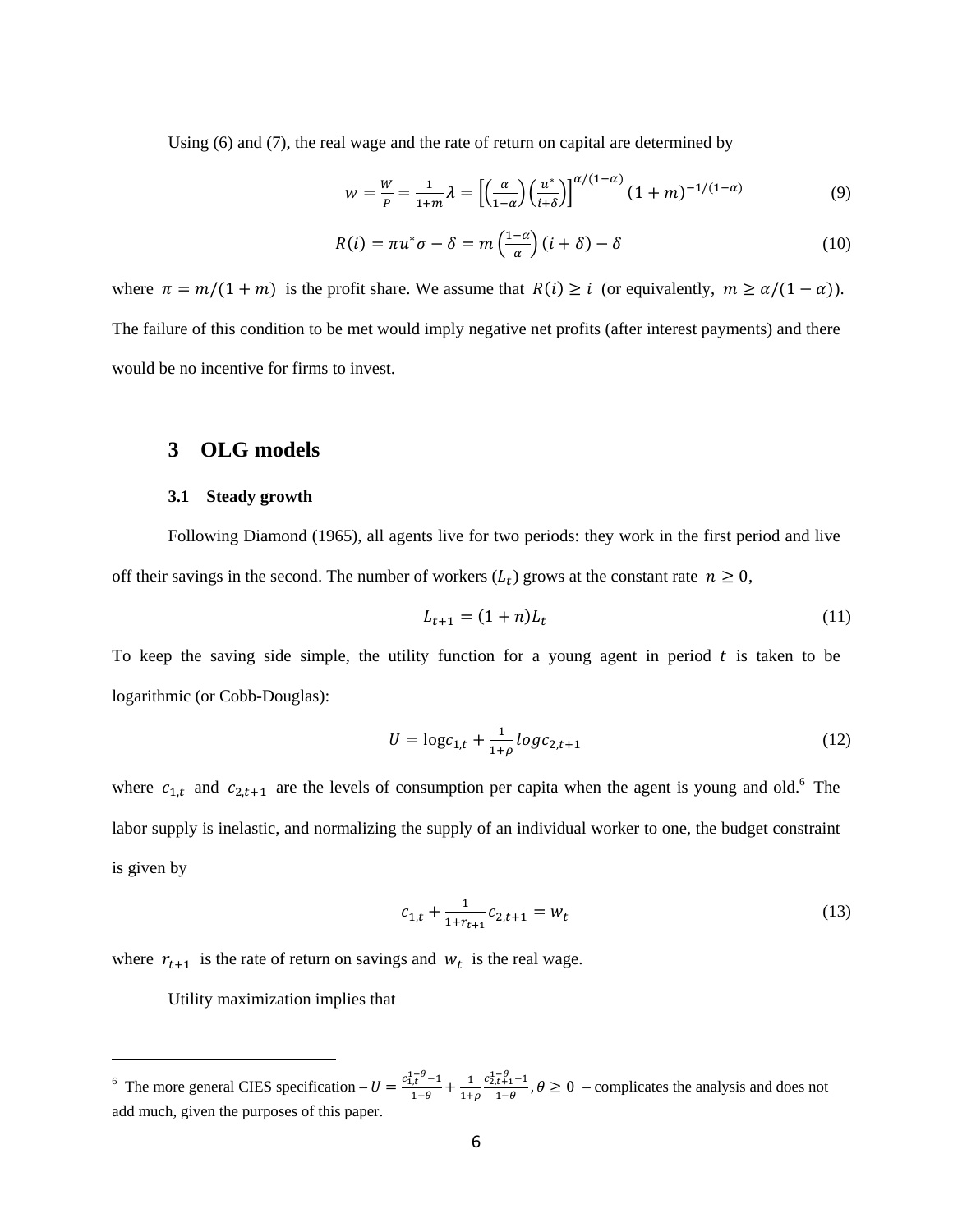$$
c_{1,t} = (1 - s)w_t
$$
 (14)

where the young generation's saving rate  $s$  can be written

$$
s = \frac{1}{2+\rho} \tag{15}
$$

#### 3.1.1 A non-Keynesian version: dynamic inefficiency

In non-Keynesian OLG models, saving decisions directly determine investment. Households save in the form of fixed capital, and the total saving by the young determines the capital stock in the following period

$$
K_{t+1} = S_t = sN_t w_t \tag{16}
$$

Using (15) and (16), and dividing through by  $K_t$ , the growth rate of the capital stock is given by

$$
\widehat{K}_t = \frac{K_{t+1}}{K_t} - 1 = s(1 - \pi) \frac{Y_t}{K_t} - 1 = \frac{(1 - \pi)u_t \sigma}{2 + \rho} - 1
$$
\n(17)

where  $u_t = Y_t/(\sigma K_t) \le 1$  is the utilization rate of capital and a hat over a variable is used to denote growth rates  $(\hat{x}_t = (x_{t+1} - x_t)/x_t)$ .

The utilization and accumulation rates are constant in steady growth, full-employment growth requires that  $\hat{K}_t = n$ , and by assumption the technical coefficient  $\sigma$  is given. Thus, if the profit share  $\pi$ is determined by the markup, equation (17) determines the steady-growth solution for utilization,  $u^{**}$ . There is an upper bound on utilization,  $u^{**} \leq 1$ , and full-employment growth becomes impossible if there are no solutions satisfying this restriction. The restriction can be written

$$
\sigma \ge \frac{1}{1-\pi} (1+n)(2+\rho) \tag{18}
$$

Assuming that (18) is met, adjustments in the utilization rate play the same role as movements along the production function in specifications with smooth substitution; the adjustments allow full employment growth. But the dynamic inefficiency problem is brought into stark focus by fixed coefficients: for utilization rates below one, the marginal product of capital is zero, even though capital

With fixed coefficients and a given profit share, the solution is unique, even if  $\theta \neq 1$ . Thus, the analysis can be extended to cover a general CIES specification of the utility function. Appendix A considers the case with perfect competition. When  $u_t = u^{**} = 1$ , the profit share becomes indeterminate, and adjustments in the profit share can allow full employment growth with full utilization; the full utilization solution is unstable, however.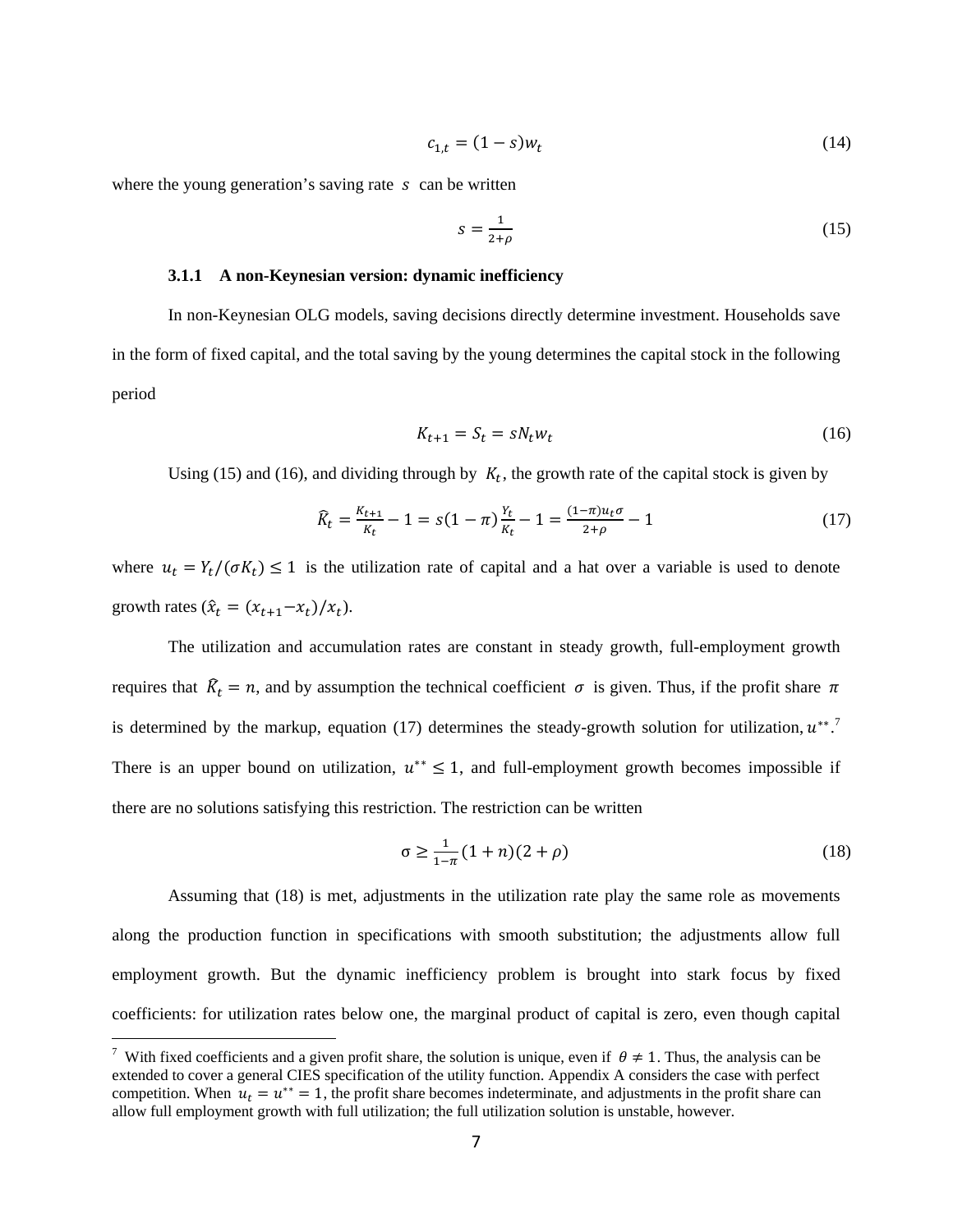gains a positive rate of return. This outcome illustrates a more general point: having profit rates that exceed the rate of growth does not imply dynamic efficiency under imperfect competition (Skott and Ryoo 2014).

#### 3.1.2 A Keynesian version: aggregate demand issues

In a Keynesian economy, firms make the investment and production decisions (and select the production technique). Households do not participate directly in these decisions and typically do not own the physical capital; households' ownership of firms takes the form of equity shares. Thus, in place of (16) we have

$$
S_t = \sum A_{i,t+1} \tag{19}
$$

where  $A_{i,t+1}$  represents the agent's holdings of asset i at the beginning of period  $t + 1$ , one of the assets being equity.<sup>8</sup>

Assume for simplicity that firms finance investment exclusively through corporate bonds and that the price of capital goods  $(=$  the price of output) is constant. Thus, normalizing the price to one, let

$$
K_t = M_t \tag{20}
$$

where  $M$  denotes the value of the outstanding corporate bonds. The model now contains two financial assets, equity and bonds. It may be reasonable to add another asset, cash. In equilibrium, however, cash holdings will be zero if we disregard risk and any need to hold non-interest bearing cash for transactions purposes.

With these assumptions, equation (19) can be written

$$
S_t = M_{t+1} + V_{t+1} \tag{21}
$$

where  $V_{t+1}$  is the value of corporate equity. Dividing through by employment  $N_{t+1}$  and using (15), we now have

$$
q_{t+1}k_{t+1} = sw \frac{N_t}{N_{t+1}}
$$
 (22)

<sup>&</sup>lt;sup>8</sup> We assume complete symmetry among firms. Shares in different firms are perfect substitutes and can be aggregated into a single asset, equity.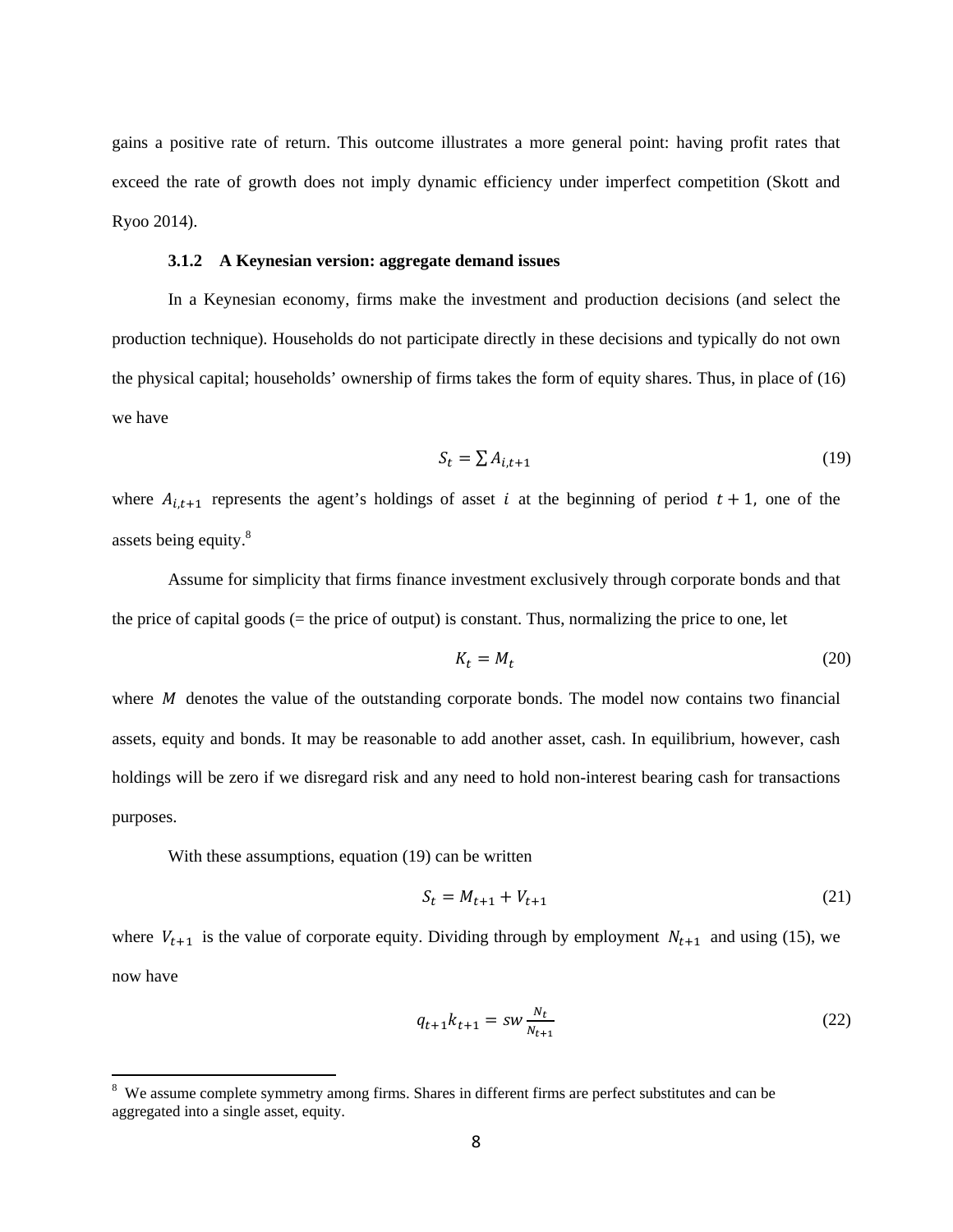where  $k = K/N$  and q is the valuation ratio (Tobin's q), i.e.,

$$
q = \frac{M + V}{K} \tag{23}
$$

In steady growth  $N_t/N_{t+1}$  is constant and, using (6)-(7), the steady-growth value of k is given by

$$
k = \frac{u^* K}{\gamma} \frac{1}{u^* N} = \frac{\lambda}{\sigma} \frac{1}{u^*}
$$
 (24)

Thus,  $q$  must be constant in steady growth:

$$
q = sw \frac{1}{1+\theta} \frac{1}{k} \tag{25}
$$

where  $\theta$  is the steady growth rate of  $N_t$ .

Another steady-growth condition can be derived from households' portfolio decisions. The absence of risk implies that equity and bonds become perfect substitutes and must carry the same rate of return. The rate of return is determined by monetary policy: the central bank offers to buy or sell bonds at a price that corresponds to its chosen interest rate. The private sector holds no cash when the return on bonds is positive, and the equilibrium net position of the central bank therefore will also be zero for any positive interest rate.<sup>9</sup>

The rate of return on equity adjusts to the interest rate via the valuation of shares.The equality between the rate of return on corporate assets and the interest rate *i* implies that

$$
(1+i)(M_{t+1} + V_{t+1}) = [Y_{t+1} - w_{t+1}N_{t+1} - \delta K_{t+1}] + M_{t+1} + V_{t+2}^e
$$
 (26)

The term in square brackets represents the sum of dividend and interest payments and  $V^e$  is expected equity valuation. Dividing through by  $K_{t+1}$  and using (20) and (23), equation (26) can be written

$$
(1+i)q_{t+1} = \frac{Y_{t+1} - w_{t+1}N_{t+1} + (1-\delta)K_{t+1} + V_{t+2}^e}{K_{t+1}}
$$
  
= 1 + R +  $\frac{V_{t+2}^e}{K_{t+1}}$  = 1 + R +  $\frac{(M_{t+2}^e + V_{t+2}^e) - M_{t+2}^e K_{t+2}^e}{K_{t+2}^*}$   
= 1 + R +  $(q_{t+2}^e - 1)\frac{K_{t+2}^e}{K_{t+1}}$  (27)

<sup>&</sup>lt;sup>9</sup> Bank loans and deposits could be used instead of, or in addition to, corporate bonds (Skott 1989).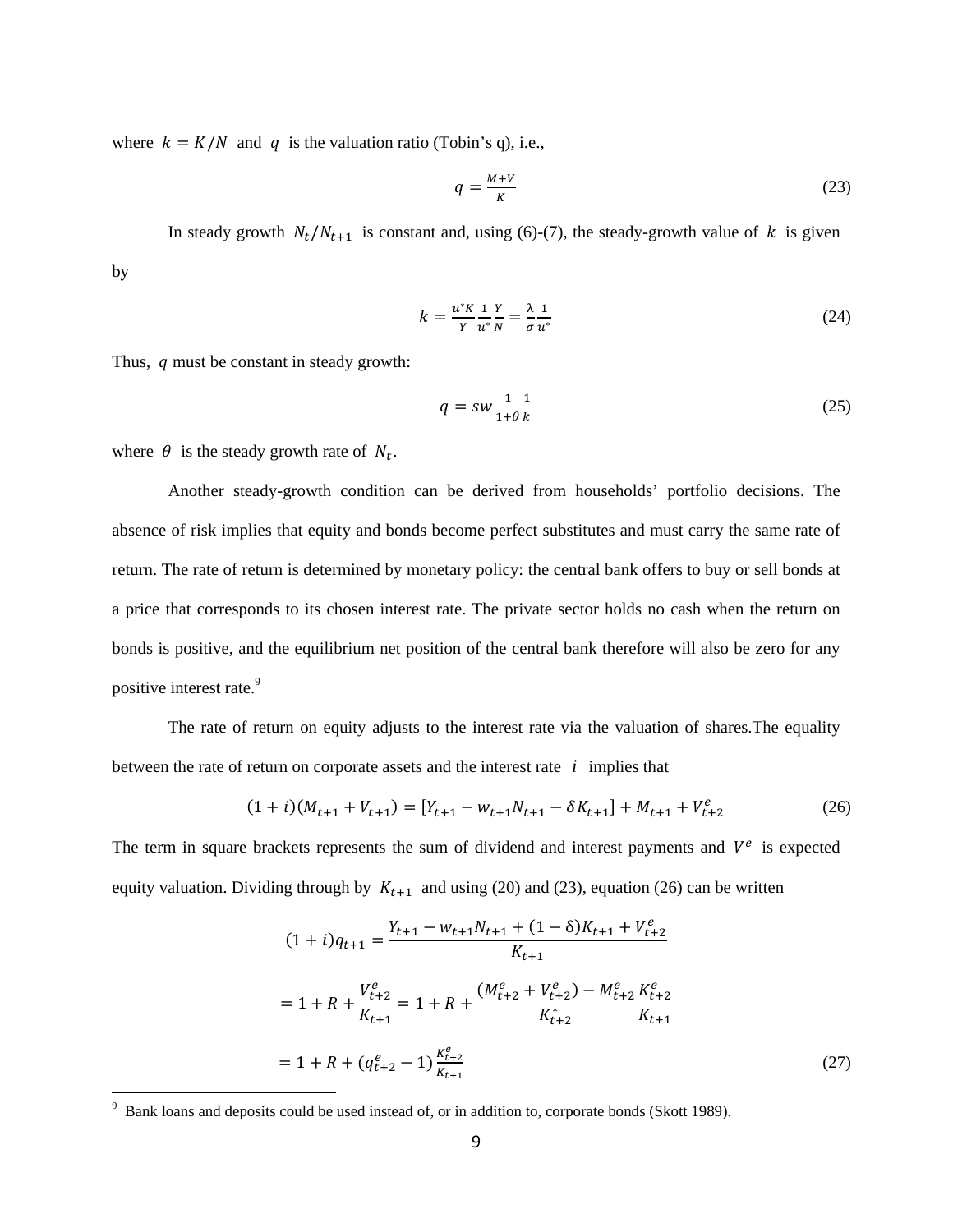where the return on capital,  $R = R(i)$ , is given by (10).

With a constant growth rate and a constant value of  $q$  (cf. equation (25)), it would be unreasonable to introduce persistent deviations of actual from expected values. Equation (27) therefore reduces to

$$
(1+i)q = 1 + R(i) + (q-1)(1+\theta)
$$
\n(28)

**or** 

$$
q = \frac{R(i) - \theta}{i - \theta} \tag{29}
$$

By assumption  $R(i) \geq i$ , and the rate of interest must exceed the growth rate to avoid dynamic inefficiency; with this restriction, equation (29) implies  $q \ge 1$  and  $\partial q / \partial i < 0$ .

Equations (25) and (29) – together with the constraint  $\theta < i$  – determine a unique steady-growth solution for the growth rate  $\theta$ <sup>10</sup>. Only by a fluke will this solution be equal to the growth of the labor force, *n*. Formally, a discrepancy between  $\theta$  and *n* can be avoided by abandoning the requirement that  $u = u^*$ . The utilization and accumulation rates are constant in steady growth, and full employment requires that  $\hat{R}_t = n$ . For given values of  $\pi, \sigma$  and n, the condition for full-employment steady growth is given by

$$
q(1+n) = s(1-\pi)\frac{Y}{K} = \frac{1}{2+\rho}(1-\pi)u\sigma
$$
\n(30)

where q is given by evaluating (29) at  $\theta = n$ . The steady-growth solution for utilization, therefore, equals

$$
\tilde{u} = \frac{q(1+n)(2+\rho)}{(1-\pi)\sigma} \tag{31}
$$

Full-employment steady growth is possible through the adjustment of the utilization rate if the feasibility condition,  $\tilde{u} \leq 1$ , is met, i.e.,

<sup>10</sup> We have  $1 + \theta = \frac{sw}{k} \frac{i-\theta}{R(i)-\theta}$ . The left hand side is increasing and the right hand side decreasing in  $\theta$ . Existence and uniqueness now follows from the fact that both sides are continuous for  $\theta \le i$  and

$$
1 + \theta < \frac{sw}{k} \frac{i - \theta}{R(i) - \theta} \quad \text{for} \quad \theta = -1,
$$
\n
$$
1 + \theta > \frac{sw}{k} \frac{i - \theta}{R(i) - \theta} \quad \text{for} \quad \theta = i.
$$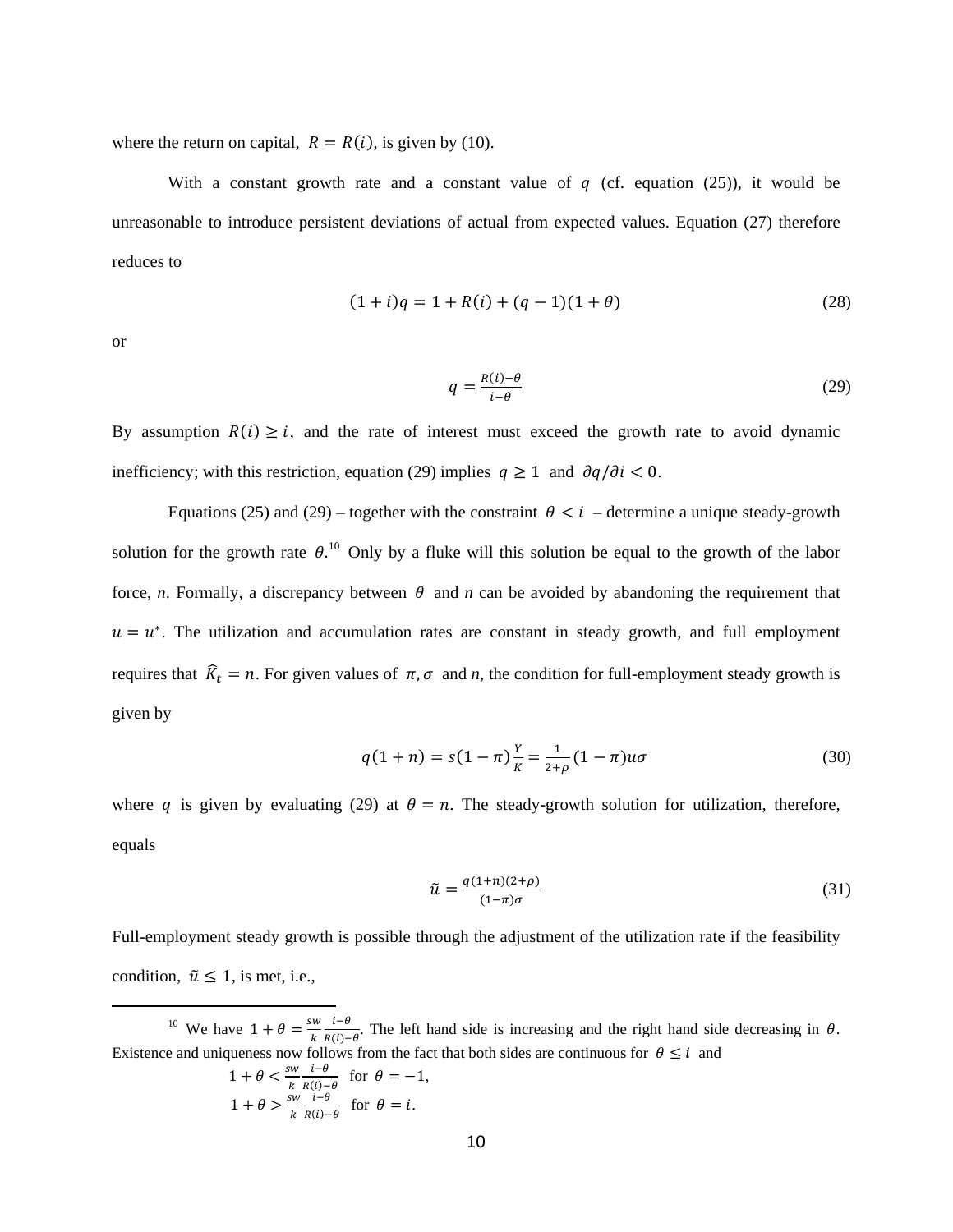$$
\sigma > \frac{1}{1-\pi} q(1+n)(2+\rho) \tag{32}
$$

The derivation of  $\tilde{u}$  in equation (31) assumes that investment is determined passively by household saving and that, as a result, dynamic inefficiency becomes the only downside to high saving. The problem of dynamic inefficiency is transformed into one of aggregate demand if the level of investment is determined by profit-maximizing firms. The steady-growth requirement  $u_t = u^*$  can be seen as the steady-growth implication of a Harrodian investment function

$$
\frac{d}{dt}\hat{K} = \mu(u_t - u^*)
$$
\n(33)

Underlying this stylized description of investment behavior lies a simple claim: profit maximizing firms will not maintain a constant rate of accumulation if they have persistent, unwanted excess capacity. Using Harrod's terminology,  $\hat{K}^*$  – the steady growth solution associated with  $u_t = u^*$  – defines the warranted growth rate. A low saving rate implies that the warranted rate is below the natural rate,  $\hat{K}^* \le n$  and accumulation will be insufficient to keep up with the growth in the labor force. More interesting for present purposes is the case of high saving rates and  $\hat{K}^* > n$ . In this situation labor constraints imply that in the long-run output cannot grow at the warranted rate. Excess capacity must emerge, and the dynamics depend on the full specification of investment behavior. The likely result - at least from a Harrodian perspective – is downward instability and depression. But whatever the details, if  $\hat{K}^* \neq n$ , there is no steady growth path with full employment and equilibrium in the product market. This general conclusion does not depend on our use of a Harrodian specification of investment. The saving side determines the solution  $\tilde{u}$ : only by chance will this value of the utilization rate be equal to the value determined from the investment side.<sup>11</sup>

The implausibility of accommodating variations in utilization does not exclude a neoclassical route to full-employment growth. The warranted growth rate depends on the interest rate *i* and capital intensity  $k$ . Thus, depending on the set of possible techniques, there may be a 'natural interest rate' which

<sup>&</sup>lt;sup>11</sup> A simple Kaleckian specification, for instance, assumes that the accumulation rate is positively related to utilization,  $I/K = f(u)$ . With this specification, full-employment growth requires  $u = f^{-1}(n + \delta) \ge \tilde{u}$ .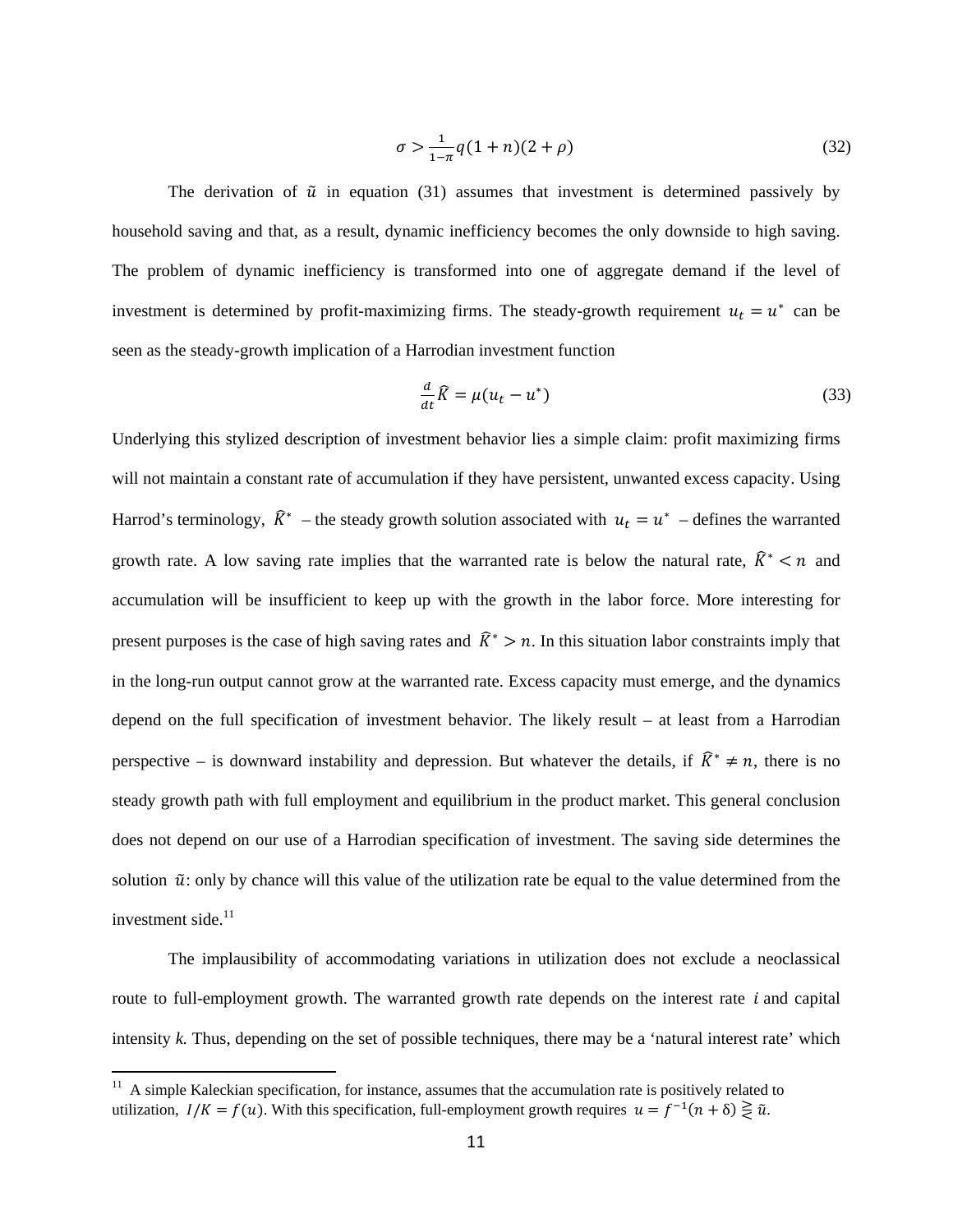induces a choice of technique such that  $\hat{R}^* = n$ , thereby equalizing the warranted and natural rates of growth. This choice of technique, however, may be dynamically inefficient; the natural interest rate may even be negative. In the latter case the economy suffers from a 'structural liquidity trap': full-employment growth *requires* a positive inflation rate (Nakatani and Skott 2007, Skott 2001). Whether or not it is negative, the natural interest rate will – in general – deviate from the interest rate that is required to induce the capital intensity that is deemed socially optimal. A single instrument, the interest rate, cannot simultaneously achieve two independent targets.

These results are closely related to the problems of 'secular stagnation' which have gained recent attention (Summers' 2013, 2015). Basically, a failure to reduce the real interest sufficiently leads to sustained aggregate demand problems; a successful reduction, on the other hand, may lead to dynamic inefficiency. Fiscal policy provides a solution.

#### $\overline{\mathbf{4}}$ **Public debt**

In standard OLG models, dynamic inefficiency problems can be overcome by introducing a public sector and public debt. Analogously, fiscal policy makes it possible to escape aggregate demand problems and achieve full-employment growth in our Keynesian OLG model.

#### 4.1 Adding a public sector

The government consumes  $(G_t)$ , levies lumpsum taxes on the young and old generations  $(T_t^Y$  and  $T_t^0$ ) and has debt  $(B_t)$ . With an extra financial asset, young households save in the form of corporate and government bonds as well as equity. We assume that these assets are perfect substitutes and have the same rate of return,  $r_t$ .

The saving equation (19) now takes the form

$$
S_t = M_{t+1} + V_{t+1} + B_{t+1}
$$
\n(34)

and the public sector budget constraint is given by

$$
G_t + (1 + r_t)B_t = B_{t+1} + T_t^Y + T_t^0
$$
\n(35)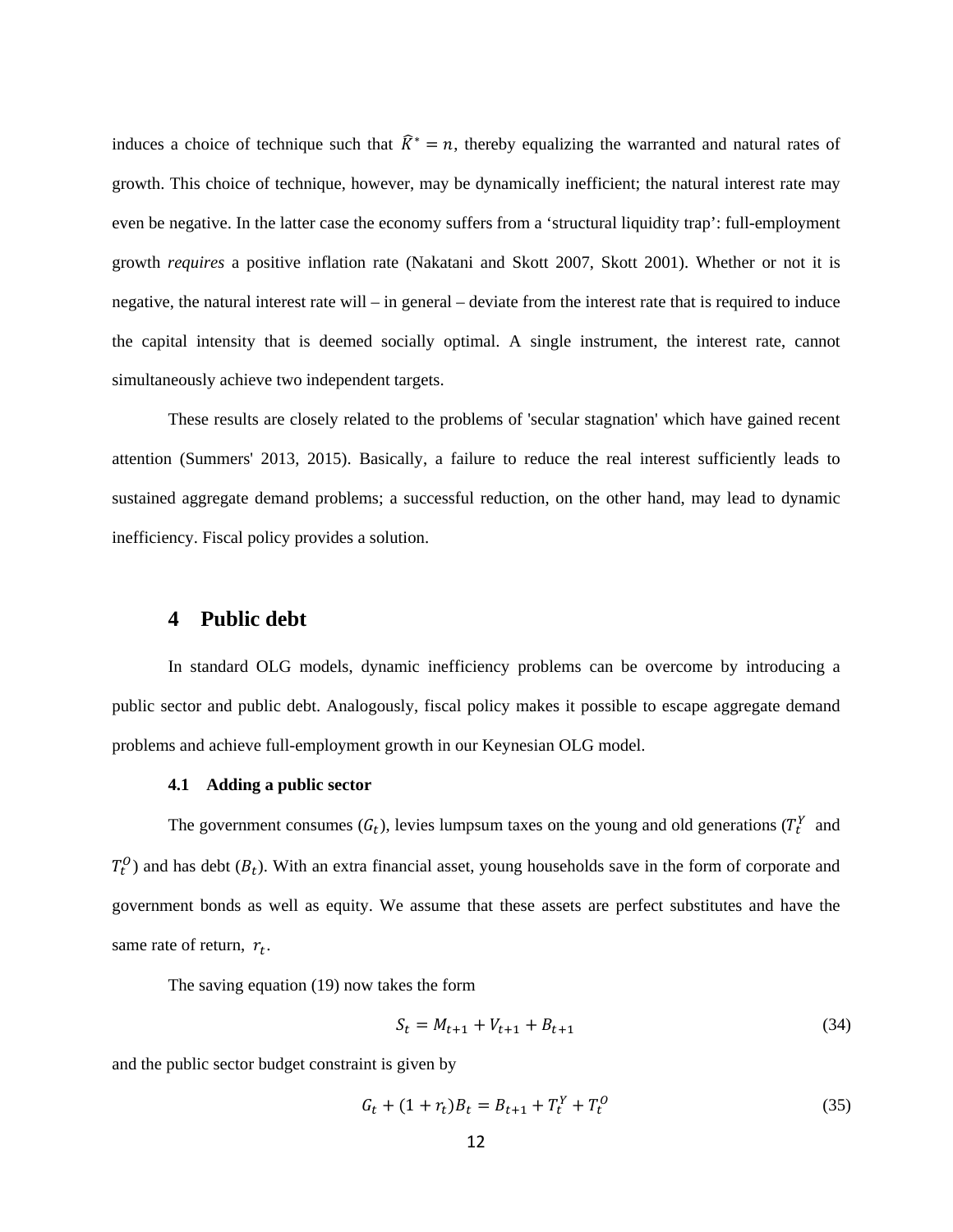A young (employed) agent in period  $t$  maximizes (12) subject to a modified constraint,

$$
c_{1,t} + \frac{1}{1 + r_{t+1}} c_{2,t+1} = w_t - \tau_t - \frac{1 + n}{1 + r_{t+1}} \gamma_{t+1}
$$
\n(36)

where,  $\tau_t = T_t^Y / L_t$ , and  $\gamma_t = T_t^0 / L_t$ . The maximization gives the following solution for saving

$$
S_t = \left[ s(w_t - \tau_t) + (1 - s) \frac{1 + n}{1 + r_{t+1}} \gamma_{t+1} \right] N_t \tag{37}
$$

where  $\bar{s}$  is given by (15). Alternatively, saving can be written

$$
S_t = \tilde{s}_t (w_t - \tau_t) N_t \tag{38}
$$

where the young generation's saving rate out of the current disposable income  $(\tilde{s}_t)$  is given by

$$
\tilde{s}_t = \frac{s(w_t - \tau_t) + (1 - s)\frac{1 + n}{1 + r_{t+1}} \gamma_{t+1}}{w_t - \tau_t} \tag{39}
$$

Using (38) and dividing through by  $N_t$ , (34)-(35) can be rewritten,

$$
(1 + \theta_t)(b_{t+1} + q_{t+1}k_{t+1}) = \tilde{s}_t(w_t - \tau_t)
$$
\n(40)

$$
g_t + (1 + r_t) b_t = (1 + \theta_t) b_{t+1} + (r_t + \gamma_t) (L_t / N_t)
$$
\n(41)

where  $g_t = G_t/N_t$ ,  $b_t = B_t/N_t$ ,  $k_t = K_t/N_t$ , and  $\theta_t = N_{t+1}/N_t$ .

Steady growth with full employment requires that  $N_t = L_t$  (thus,  $\theta_t = n$ ),  $b_t = b$  and  $u_t = u^*$ ; we have  $r_t = i$ , and w, k and q are still given by (9), (24) and (29). There are three fiscal instruments, government consumption, taxes on the old and taxes on the young. Taking the taxes on the young to be the active instrument, we assume that  $g_t = g$  and  $\gamma_t = \gamma$  are exogenous. The analysis would be analogous with  $g$  or  $\gamma$  as the active policy instrument.

Substituting the steady-growth conditions into (40)-(41), using (39), and rearranging, the solution for  $b$  becomes

$$
b^* = \frac{sw - (1+n)qk^*}{1+n+s(i-n)} + \frac{1}{1+i}\gamma - \frac{s}{1+n+s(i-n)}g\tag{41}
$$

This steady-growth solution for the required debt ratio  $(b<sup>*</sup>)$  depends *inversely* on public consumption  $(q)$ and *directly* on the level of taxes on the old generation  $(\gamma)$ .<sup>12</sup> An increase in q implies that consumption

 $12$  An inverse relation between debt and government consumption is obtained in a non-OLG setting by Schlicht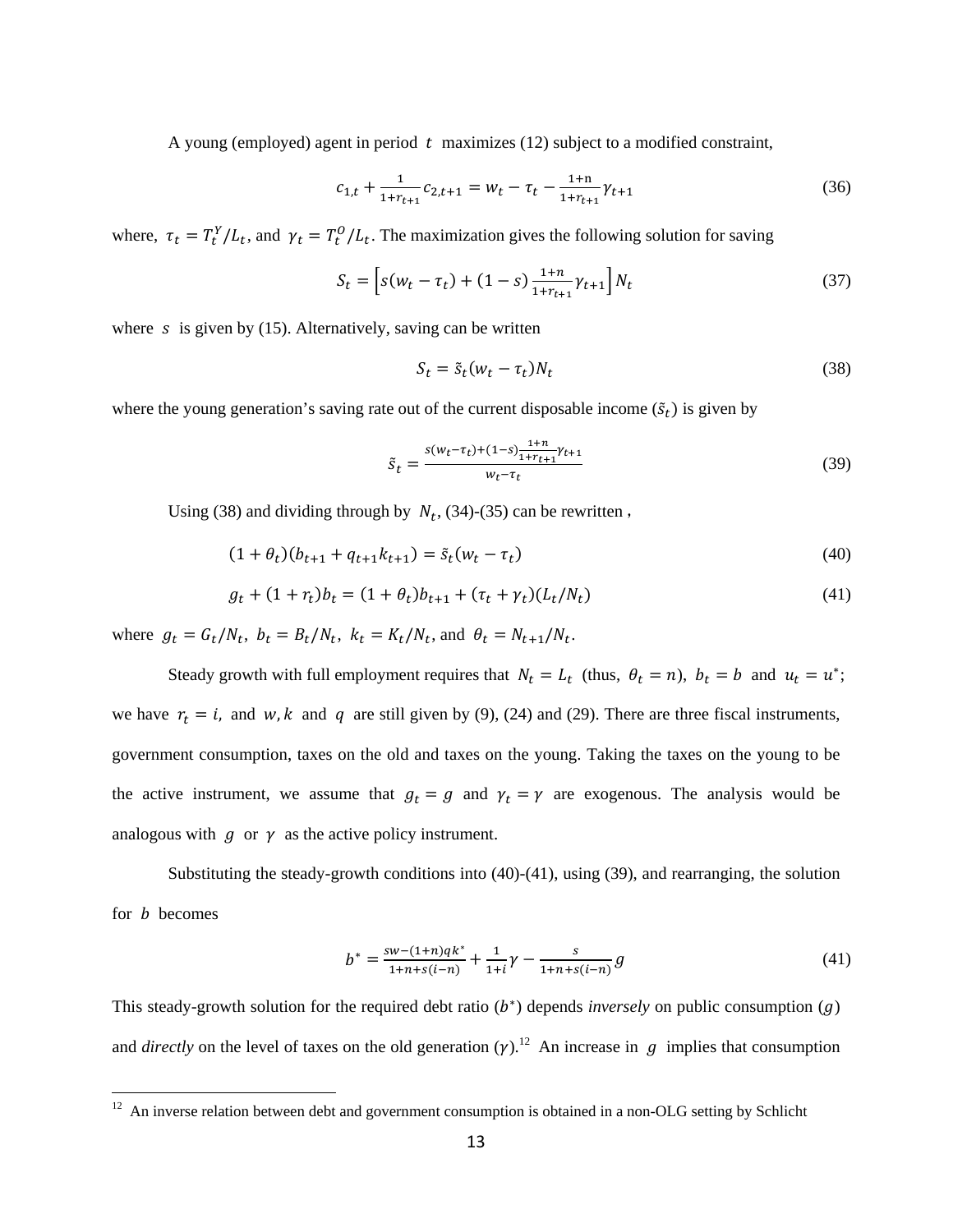has to contract in order to maintain equilibrium in the product market. This is achieved by increasing taxes on the young. As a result the desired saving decreases and this, in turn, reduces the need for government debt as an outlet for saving. Analogously, with a given value of  $g$ , an increase in  $\gamma$  must be accompanied by a reduction in  $\tau$  in order to maintain the level of consumption and ensure equilibrium in the goods market; the disposable income of the young increases, and the amount of public debt must also increase to meet the rise in saving.

Equation (42) also implies a relation between economic growth and public debt: the required debt is inversely related to the growth rate  $n$  for empirically relevant values of the parameters; the partial  $\partial b/\partial n$  is negative if  $(1 + i)qk + (1 - s)(w - g) > 0$  and the wage share greatly exceeds the share of government consumption  $(w - g > 0)$  in all OECD countries. Intuitively, debt is required because the young generation wants to save in excess of what is needed to provide fixed capital for the next generation. A higher growth rate raises the need for fixed capital and therefore reduces the need for public debt.

The required debt, finally, depends on the interest rate, directly as well as indirectly via the effect of the interest rate on the choice of technique and the value of  $k<sup>*</sup>$ . The relationship between i and  $b<sup>*</sup>$ can be interpreted in relation to the 'natural rate of interest' (p. 11): the interest rate that is consistent with full-employment growth – the natural rate of interest – depends on fiscal policy and the debt ratio. Putting it differently, functional finance (i) identifies the optimal capital intensity, (ii) sets the interest rate at the associated level through an appropriate monetary policy, and (iii) uses fiscal policy to make the natural interest rate equal to this optimally chosen rate.

Equations (40)-(41) can be used to derive the steady-growth solution for the tax rate  $\tau$ :

$$
\tau = \frac{(i-n)[sw-(1+n)qk^*]}{1+n+s(i-n)} - \frac{1+n}{1+i}\gamma + \frac{1+n}{1+n+s(i-n)}g\tag{43}
$$

An increase in  $g$  raises  $\tau$  and reduces  $b^*$ ; an increase in  $\gamma$  reduces  $\tau$  and raises  $b^*$ . It follows that shifts in  $g$  or  $\gamma$  produce a negative correlation between the steady-growth values of  $\tau$  and  $b^*$ ; high

<u> 1989 - Jan Samuel Barbara, margaretar a serialdean a serialdean a serialdean a serialdean a serialdean a ser</u>

<sup>(2006)</sup> and Ryoo and Skott (2013).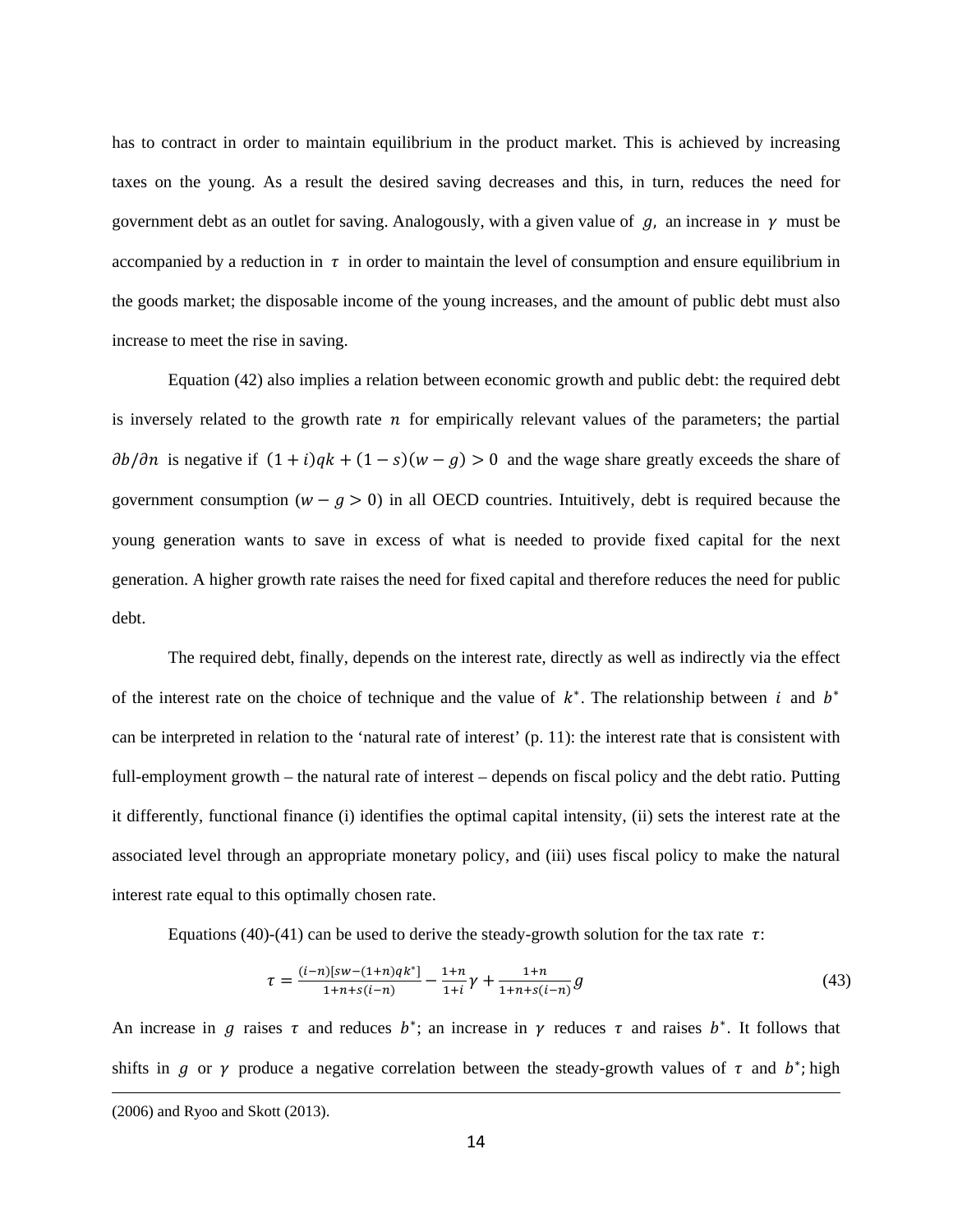debt in these cases is associated with low tax rates. Other parameter shifts yield a positive correlation between  $\tau$  and  $b^*$ ; a shift in the markup, for instance, will change  $b^*$  and  $\tau$  in the same direction if  $i > n^{13}$ 

#### Fluctuations in 'confidence' and intergenerational fairness 5

The saving propensity may fluctuate across generations. These fluctuations could be the result of differences in the discount rate across generations, but unfounded variations in 'confidence' (or irrational exuberance) can do the trick too. Suppose, for instance, that young agents believe that in addition to the returns on their saving, they will have an after-tax income of  $\varepsilon$ . By assumption, the actual after-tax income will be the net tax on the old, that is, the value of  $\varepsilon_{t+1}$  is given by  $-(1+n)\gamma_{t+1}$ . Agents may not have perfect foresight, however, and for present purposes it does not matter whether a high  $\varepsilon$  reflects a mistaken belief about future taxes or an expectation that some other source of income will be available (e.g. an expectation of being able and willing to work in the second period). The state of confidence – the beliefs about future income – may be wrong, but the beliefs alter the perceived budget constraint and affect the saving decisions. The budget constraint now reads:

$$
c_{1,t} + \frac{1}{1 + r_{t+1}} c_{2,t+1} = w_t - \tau_t + \frac{1}{1 + r_{t+1}} \varepsilon_{t+1}
$$
\n(44)

Assuming, for simplicity, that there is no subjective uncertainty, the maximization of (12) subject to (44) implies that

$$
S_t = \left[ s(w_t - \tau_t) - (1 - s) \frac{1}{1 + i} \varepsilon_{t+1} \right] N_t
$$
\n(45)

$$
= \tilde{s}(\varepsilon)(w_t - \tau_t)N_t \tag{46}
$$

#### Distributionally neutral intervention

A distributionally neutral policy intervention can be achieved by instituting a transfer to those

<sup>&</sup>lt;sup>13</sup> From (41) it follows that in steady growth  $(i - n)b = \tau + \gamma - g$ . Thus, b and  $\tau$  must move in the same direction if i, n,  $\nu$  and q are kept constant.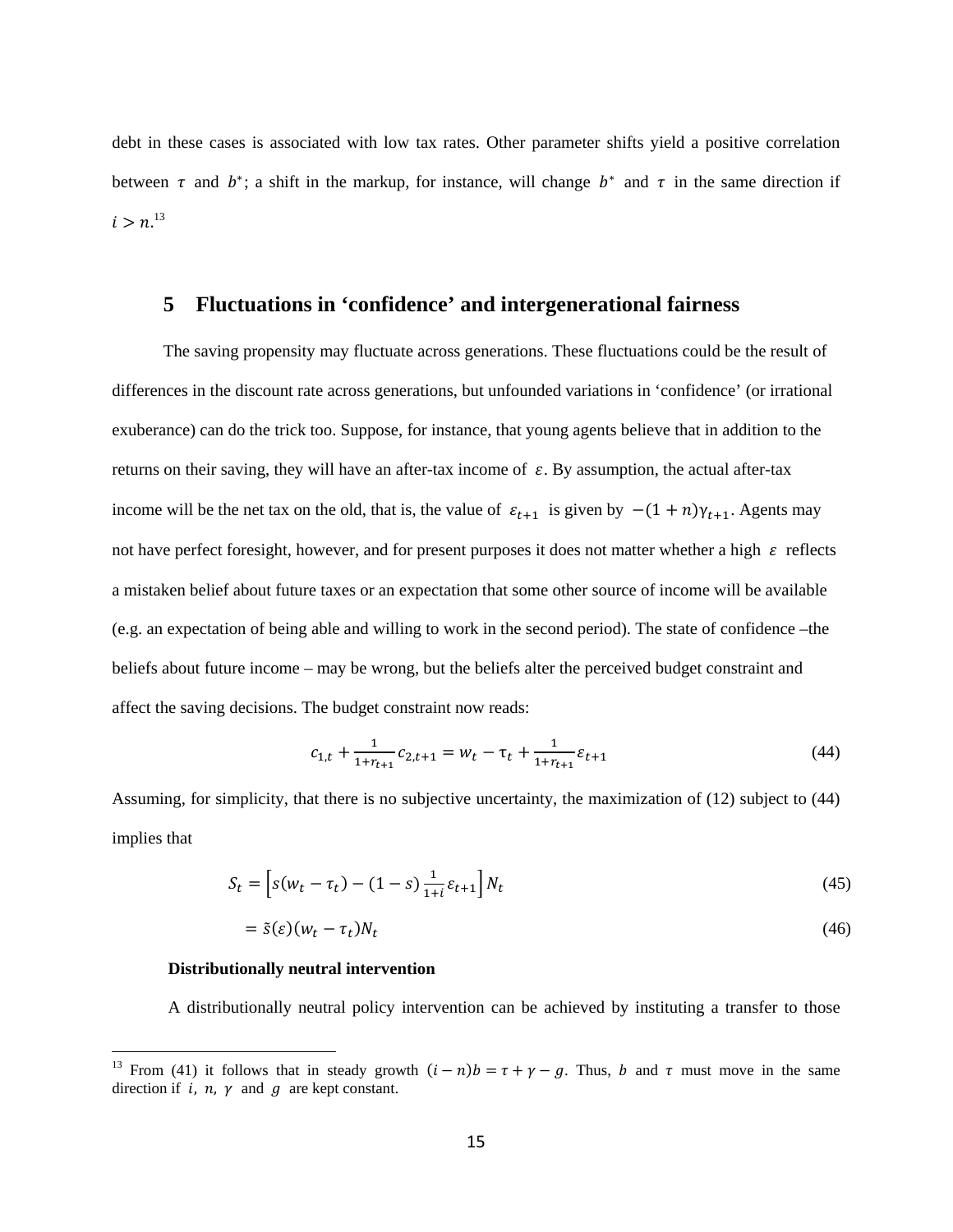young generations that are unduly pessimistic (tend to consume too little) and finance the transfer by taxing the same generations when they get old.<sup>14</sup> Conversely, an overly optimistic generation can be taxed in the first period and compensated by a transfer in the second.

Substituting (45) into (40)-(41), full-employment growth requires that

$$
\tau_t = \frac{(1+n)q k^* + g + (1+i)b_t - \gamma_t - sw}{1-s} + \frac{1}{1+i} \varepsilon_{t+1}
$$
\n(47)

The tax on the old generation  $(\gamma_t)$  and the public debt  $(b_t)$  appear on the right hand side of equation (47). These variables are pinned down by the neutrality requirement.

Distributional neutrality implies that a generation should not be favored (or punished) because of a shift in the confidence of the succeeding generation. If  $b^*$  and  $\gamma^*$  denote the steady-growth values of  $b$  and  $\gamma$  when there are no variations in confidence, this condition can be stated formally as

$$
(1+i)(qk^* + b_t) - \gamma_t = (1+i)(qk^* + b^*) - \gamma^*
$$
\n(48)

The expression on the left hand side of equation (48) gives the income available to the old generation in period  $t$ . Neutrality requires that this income be equal to the level that characterizes the steady growth path. Output follows the full-employment path; the stabilization of the consumption of the old generation therefore implies that the consumption of the young will also be at its steady-growth value.

Using (47) and (48), the equation for the tax on the young at time  $t$  can now be written

$$
\tau_t = \frac{(1+n)q k^* + g + (1+i)b^* - \gamma^* - sw}{1-s} + \frac{1}{1+i} \varepsilon_{t+1} \tag{49}
$$

$$
= \tau^* + \frac{1}{1+i} \left[ \varepsilon_{t+1} + (1+n) \gamma^* \right] \tag{50}
$$

where  $\tau^*$  is the steady-growth value of  $\tau$  in the absence of variations in confidence.

Using (41), (48) and (49), we have

$$
(1+n)b_{t+1} = g + (1+i)b^* - \gamma^* - \tau^* - \frac{1}{1+i} [\varepsilon_{t+1} + (1+n)\gamma^*]
$$
  
= 
$$
(1+n)b^* - \frac{1}{1+i} [\varepsilon_{t+1} + (1+n)\gamma^*]
$$
 (51)

 $14$  The transfer stimulates the young generation's consumption but a part of the transfer will be saved. The additional saving will be absorbed by the issue of government bonds.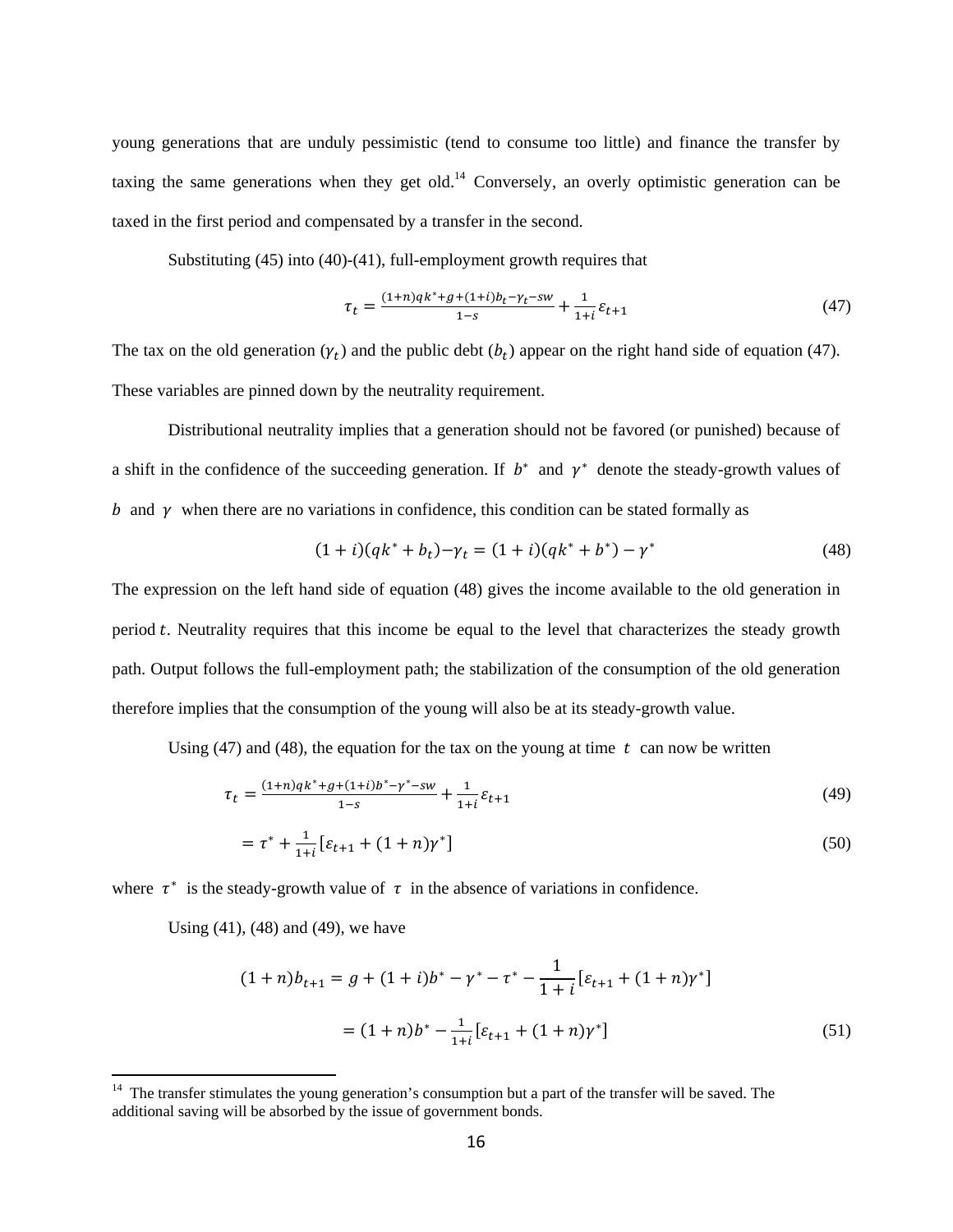$$
\gamma_{t+1} = \gamma^* + (1+i)(b_{t+1} - b^*)
$$
\n(52)

$$
= \gamma^* - \frac{1}{1+n} \left[ \varepsilon_{t+1} + (1+n)\gamma^* \right] \tag{53}
$$

$$
= -\frac{1}{1+n} \varepsilon_{t+1} \tag{54}
$$

Hence,

$$
\frac{\partial \tau_t}{\partial \varepsilon_{t+1}} = \frac{1}{1+i}, \frac{\partial b_{t+1}}{\partial \varepsilon_{t+1}} = -\frac{1}{(1+i)(1+n)}, \frac{\partial \gamma_{t+1}}{\partial \varepsilon_{t+1}} = -\frac{1}{1+n} \tag{55}
$$

$$
\frac{\partial \tau_{t+k}}{\partial \varepsilon_{t+1}} = \frac{\partial b_{t+1+k}}{\partial \varepsilon_{t+1}} = \frac{\partial \gamma_{t+1+k}}{\partial \varepsilon_{t+1}} = 0 \text{ for } k \ge 1
$$
\n
$$
(56)
$$

A shock to a generation's confidence is fully absorbed by adjustments in the taxes for that same generation; there are no persistent effects on the debt ratio.

#### **Tax expectations**

The above analysis uses systematic variations in  $\tau_t$  and  $\gamma_{t+1}$  to get distributional neutrality across generations. The analysis took the expected after-tax, non-capital income as exogenous, and this exogeneity assumption may seem unreasonable: it is often assumed that systematic variations in taxes will be anticipated. The private sector's anticipation of future taxes does not, however, negate the possibility of distributionally neutral stabilization.

Consider the other extreme where taxes are perfectly foreseen. In this case, confidence is characterized by the value of the expected pre-tax, non-capital income,  $z_{t+1} = \varepsilon_{t+1} + (1+n)\gamma_{t+1}$ . Taxes can now be used as an insurance mechanism. Formally, let  $\gamma_{t+1}$  be determined by

$$
\gamma_{t+1} = \gamma^* + \frac{\bar{z}_{t+1}}{1+n} \tag{57}
$$

where  $\bar{z}_{t+1}$  is the actual average non-capital income when the generation is old. By assumption there is symmetry across agents within a generation and the individual agent's own income  $z_{t+1}$  will be equal to the average income  $\bar{z}_{t+1}$ ; the specification of taxes in terms of average income is used to preserve the lump-sum character of the tax.

The tax scheme in  $(57)$  implies that the budget constraint  $(44)$  can be rewritten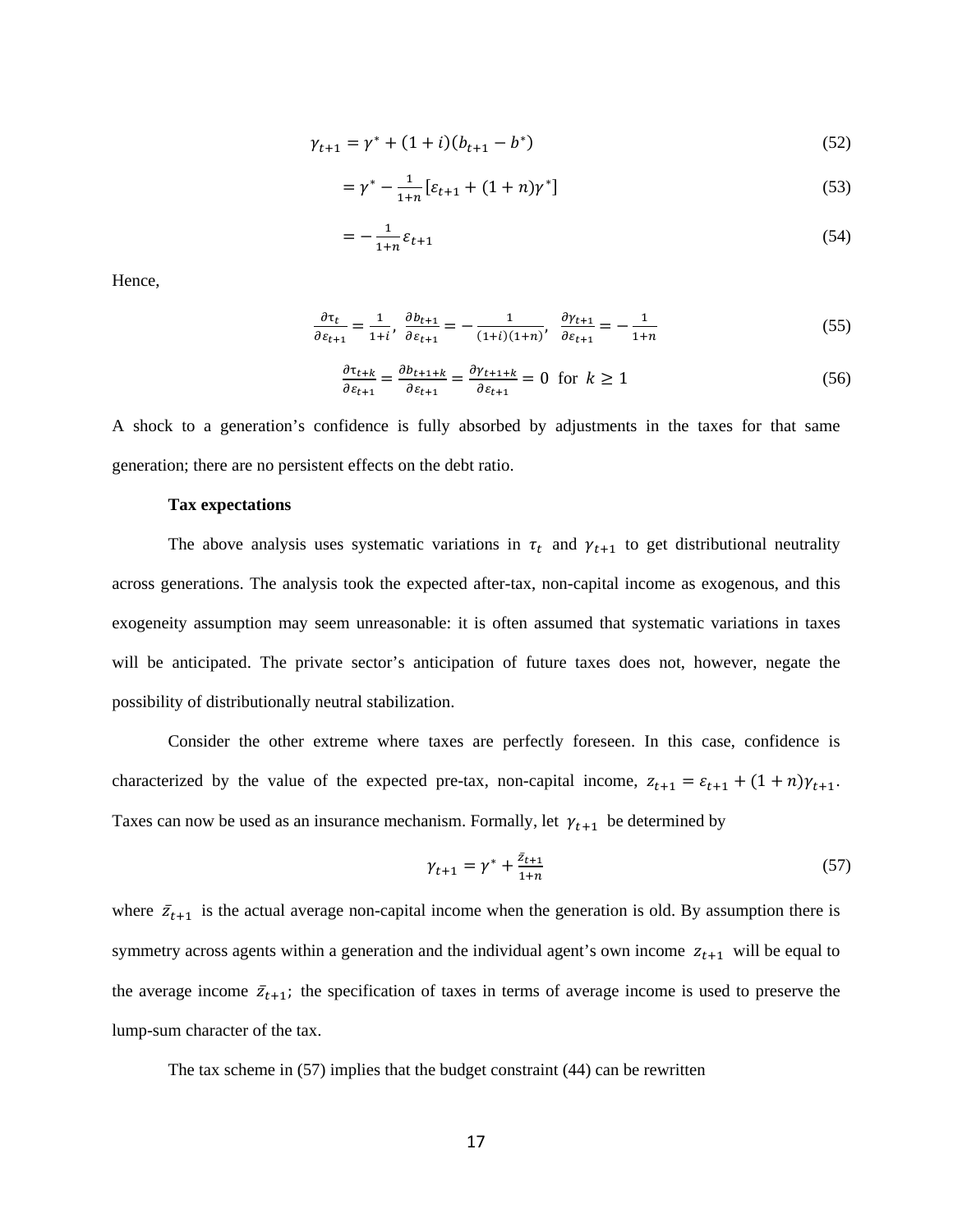$$
c_{2,t+1} = (1+i)(w_t - \tau_t - c_{1,t}) + (1+n)[z_{t+1} - (1+n)\gamma_{t+1}]
$$
  
=  $(1+i)(w_t - \tau_t - c_{1,t}) - (1+n)\gamma^*$  (58)

The budget constraint becomes independent of 'confidence': the conditional tax scheme provides insurance and effectively guarantees that the after-tax, non-capital income will be equal to  $-(1 + n)\gamma^*$ . Consequently, the tax rate on the young can be set at the steady-growth level,  $\tau_t = \tau^*$ , no variations in  $\tau$ are required.

The assumptions underlying this example may be implausible: a combination of confidence effects and perfect anticipation of future taxes may seem even more questionable than the more common Ricardian assumptions of perfect foresight with respect to both taxes and future returns. In response to this objection, one can take one of two routes: assume that there are no variations in confidence or, alternatively, accept that variations in confidence do occur and that households do not fully anticipate future taxation. The first route we will leave to others; the second can be approached by examining – as in equation (49) – how variations in expected after-tax, non-capital income can be neutralized by taxation.

#### **Non-neutral intervention**

The analysis may be subject to another objection. We have assumed that the private sector is subject to swings in confidence; the government, by contrast, correctly infers the private sector's expectations, correctly anticipates the future incomes, and has the ability to implement fairly sophisticated tax schemes. These assumptions may impose policy demands that no government can meet. Intergenerational neutrality and perfect government foresight are not required, however, for full-employment growth.

To see this, consider the simple case in which capital income is taxed at a constant rate  $\beta$ ,

$$
\gamma_t = \beta (q k_t + b_t)(1 + r_t) \tag{59}
$$

Returning to the case without private sector anticipation of future taxes, we take the expected future after-tax, non-capital income as exogenous; thus, the saving rate by the young generation is given by (45). Combining these assumptions with equations (40) and (41) – still assuming that  $\tau_t$  is used as the active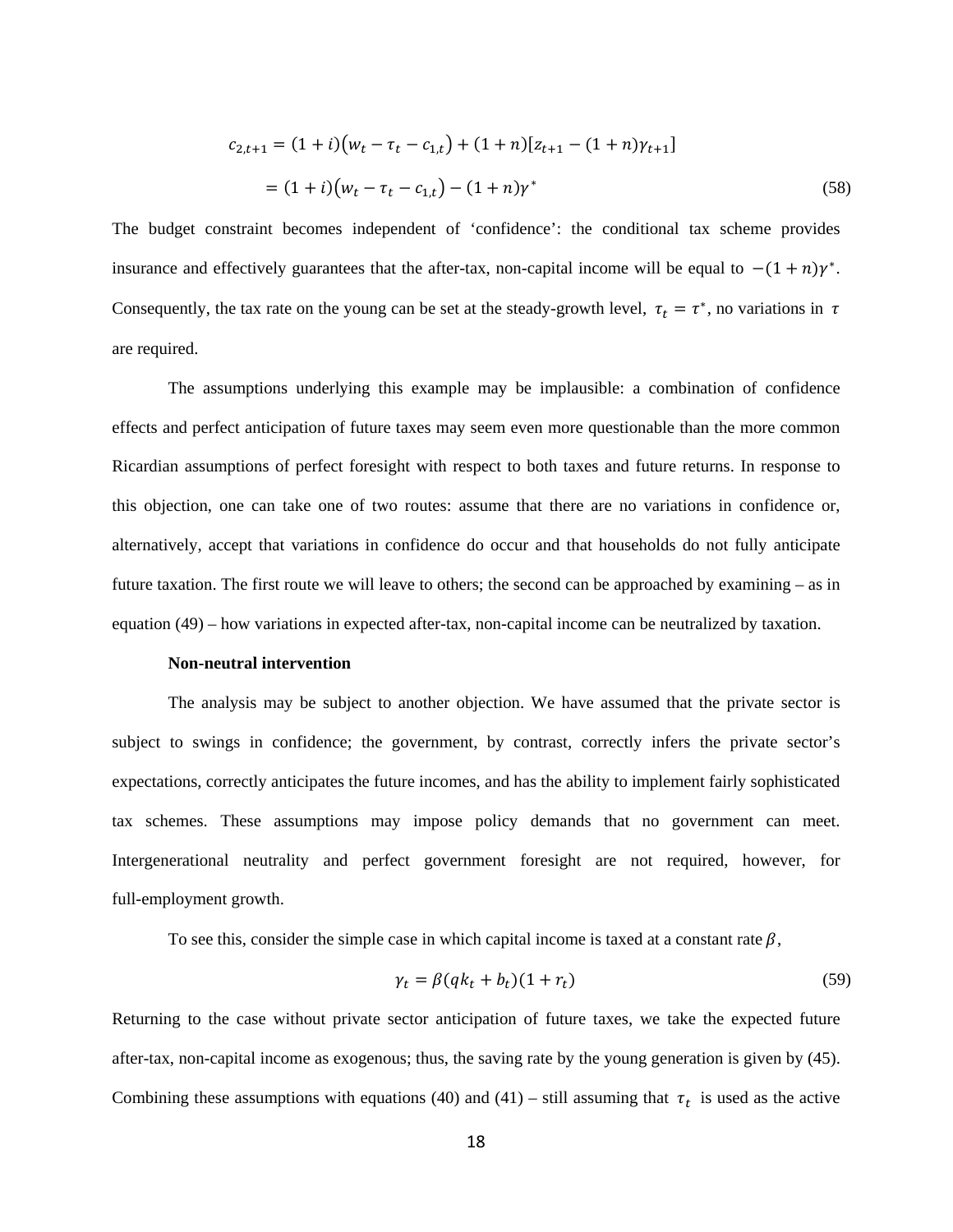instrument to ensure full-employment growth – the debt dynamics can be written

$$
b_{t+1} = A - Bb_t + \frac{1}{(1+n)(1+i)(1-s)} \varepsilon_{t+1}
$$
\n
$$
(60)
$$

where

$$
A = \frac{s[w - g + \beta(1+i)qk^*] - qk^*(1+n)}{(1+n)(1-s)}
$$
(61)

$$
B = (1 - \beta) \frac{1 + i}{1 + n} \frac{s}{1 - s} \tag{62}
$$

If  $\varepsilon_t = 0$  for all t and the tax rate  $\beta$  is sufficiently large, the difference equation (60) has a unique, stable stationary point,

$$
b^{**} = \frac{A}{1+B} \tag{63}
$$

Random fluctuations in  $\varepsilon$  generate fluctuations in  $b_t$ . But if the fluctuations in  $\varepsilon$  are bounded then so are the fluctuations in  $b_t$ <sup>15</sup>

# **6 Discussion**

#### **6.1 Public debt, interest rates and economic growth**

In OLG models an exogenous rise in debt will be associated with a fall in the capital stock and an increase in the return on capital. A functional finance approach to fiscal policy makes this result irrelevant: debt is allowed to increase if an increase is necessary to maintain both full employment and the optimal capital intensity. A perfectly executed fiscal policy of this kind may show fluctuations in debt (as in section 5), but the capital intensity and the return on capital are kept constant.

Fiscal policy may not always be conducted in accordance with the principles of functional finance – the current obsession with austerity testifies to that – but the result carries important implications for empirical evaluation: observed correlations between interest rates and debt depend on the interaction between policy regimes and private sector behavior. Without knowledge of the sources of changes in the

<sup>&</sup>lt;sup>15</sup> Other non-neutral schemes could be used, including one with a balanced government budget at all times: tax the pessimistic young and transfer the tax revenue to the currently old generation.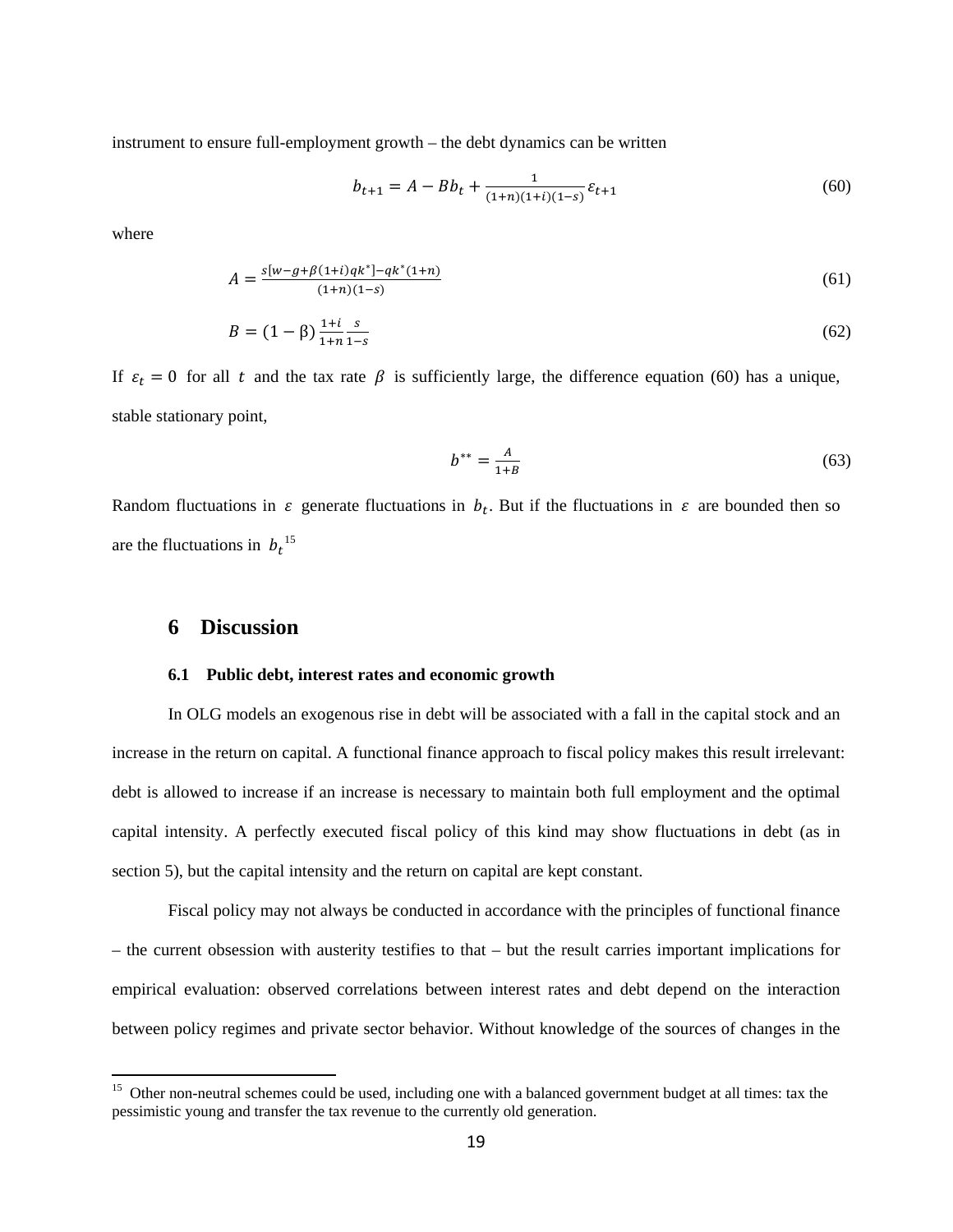public debt, there is no way to predict the empirical correlation between debt and interest rates. Thus, it is not surprising that the results of empirical studies are weak and inconclusive.<sup>16</sup>

Disregarding this inconclusiveness, a standard OLG link is between the level of debt and the levels of capital and income. Recently, however, the possibility of a long-run relation between the debt ratio and the rate of economic growth has received great attention following the publication of Reinhart and Rogoff (2010) and Kumar and Woo (2010). The theoretical story behind this relation is unclear, and theoretical ambiguities accentuate the difficulty of interpreting empirical results.<sup>17</sup> Accepting, for the sake of the argument, that a negative correlation can be found between debt and economic growth, a key question concerns causation. This question has two parts. The first part asks whether past episodes of high debt did in fact *cause* low growth, as opposed to a reverse causal link between the two variables or an explanation in which a third factor accounts for the changes in both debt and growth. Empirical studies by Irons and Bivens (2010), Basu (2013) and Dube (2013) conclude that causation has run from growth to debt. These empirical results could be driven by short and medium term effects of a slowdown in growth on deficits and debt, but the analysis in this paper lends theoretical support to the conclusions, also for the long run. As shown in section 4, functional finance produces a causal link between growth rates and debt: a reduction in the long-run rate of growth raises the long-run debt ratio.

The second part of the question is more radical. One may ask whether it is at all meaningful to look for a general answer to a reduced-form question about the growth effects of public debt. According to Rogoff and Reinhart (2010, p. 6),

. . .war debts are arguably less problematic for future growth and inflation than large debts that are

<sup>&</sup>lt;sup>16</sup> In the words of Engen and Hubbard (2005, p.83), there is "little empirical consensus about the magnitude of the effect ... some economists believe there is a significant, large, positive effect of government debt on interest rates, others interpret the evidence as suggesting that there is no effect on interest rates" . Bohn (2010, p.14) makes a similar statement about the difficulty of finding significant interest effects of debt. He goes on to suggest that a "leading explanation is Ricardian neutrality" . There is no need for Ricardian neutrality to explain the results, however; our OLG model does not display neutrality.

<sup>&</sup>lt;sup>17</sup> Kumar and Woo mention a number of possible channels, including the effect of higher interest rates on capital accumulation, and the potential effects of debt induced increases in "uncertainty about prospects and policies". As discussed above, the evidence on a debt - interest rate link is tenuous, at best. The latter effect seems to be a close cousin of what Krugman has been referring to as the 'confidence fairy', and it is hard to see how contractionary fiscal policies will enhance confidence in a recession.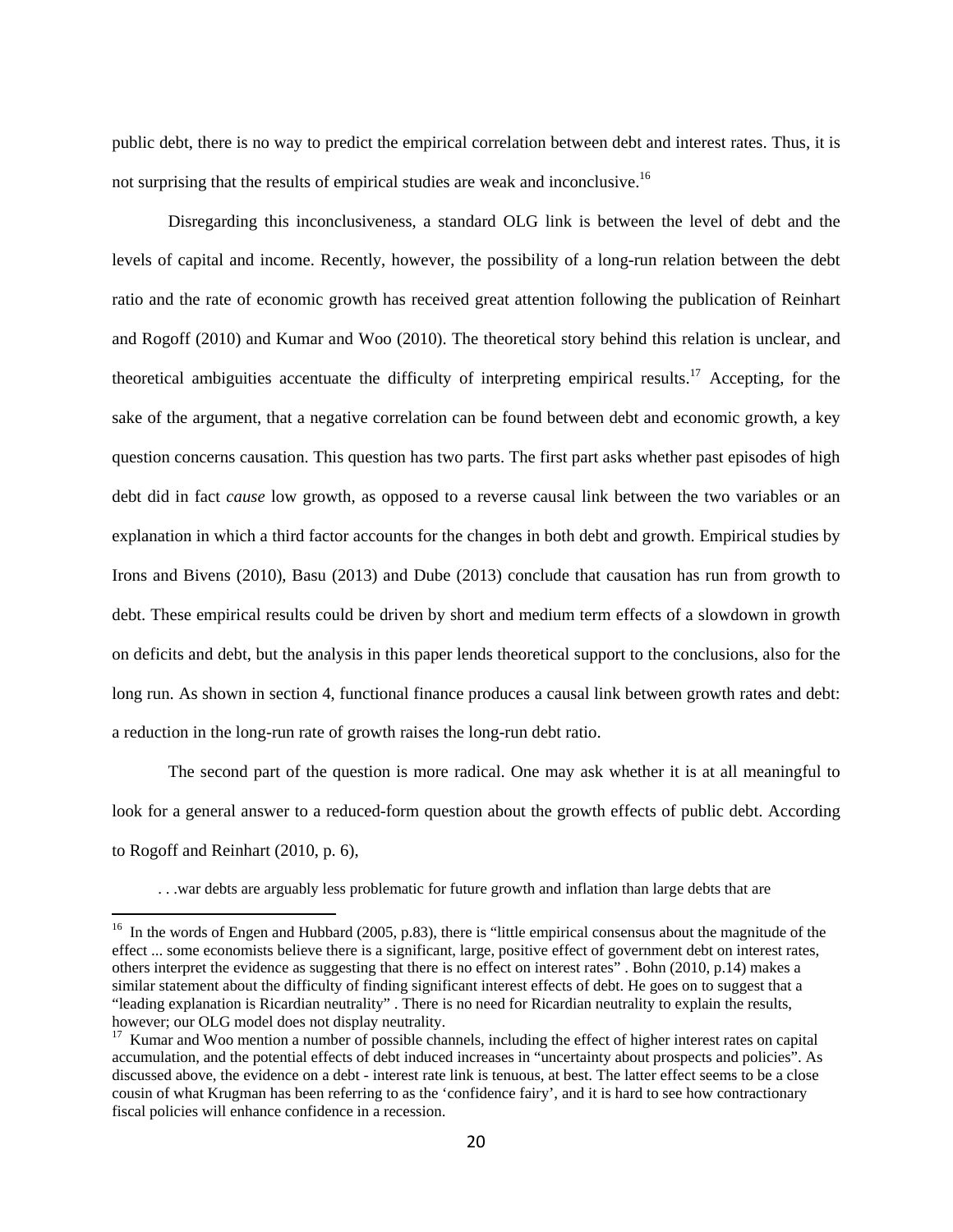accumulated in peace time. Postwar growth tends to be high as war-time allocation of man-power and resources funnels to the civilian economy. Moreover, high war-time government spending, typically the cause of the debt buildup, comes to a natural close as peace returns. In contrast, a peacetime debt explosion often reflects unstable underlying political economy dynamics that can persist for very long periods.

As pointed out by Michl (2013):

To a Keynesian, the quote above would very sensibly read 'high recession-time government spending, typically the cause of the debt buildup, comes to a natural close as growth returns.' In fact, Keynes (1972, p. 144) once aptly described government borrowing as "nature's remedy" for preventing a recession from deteriorating into a total collapse in production. As for the rest of the quote, who would deny that 'unstable political dynamics' can be an obstacle to growth?

A fiscal expansion is intrinsically neither good nor bad. A reckless fiscal expansion can cause overheating, inflation and macroeconomic instability. But sensible fiscal policies are adjusted in the light of prevailing economic circumstances, and the effects of bad policy say little about the growth effects of a fiscal expansion in a deep recession. The general point is simple: reduced-form correlations between debt and growth depend on the underlying sources of the movements in debt.

#### **6.2 Public debt and intergenerational distribution**

Claims that high public debt hurts future generations have figured prominently in popular debates and also appear in the academic literature. Having found that public debt has at most small effects on interest rates, Engen and Hubbard (2005), go on to caution that public deficits and debt still matter because large levels of government debt "can represent a large transfer of wealth to finance current generations' consumption from future generations which much eventually pay down federal debt to a sustainable level." (p. 132)

The *possibility* that fiscal policy can hurt future generations is not controversial; inappropriate fiscal policy can have negative effects for future as well as for current generations. But our analysis of an OLG model without bequests – the setting that is most favorable to the case for adverse future effects of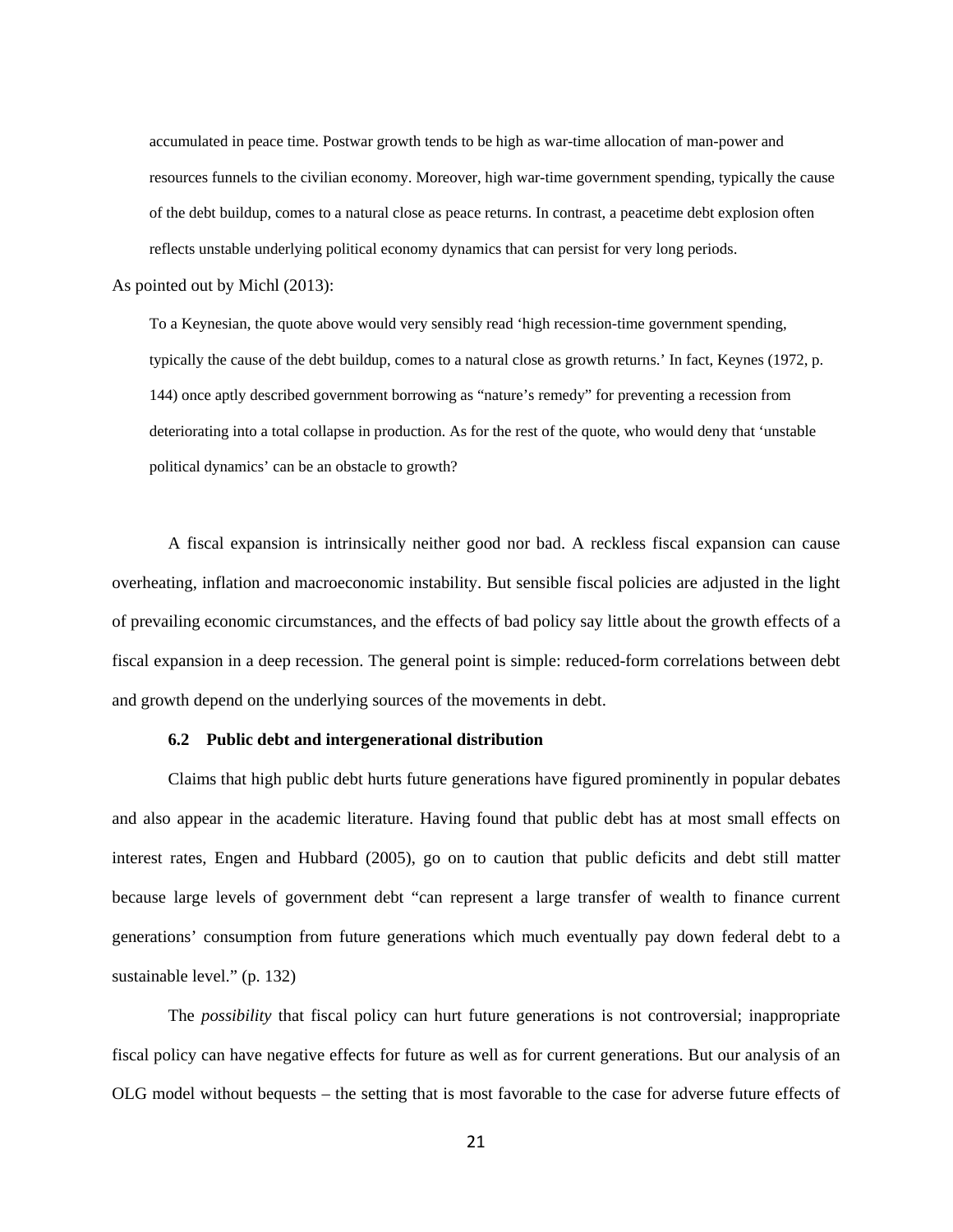public debt – shows that debt need not be a burden on future generations. On the contrary, it can serve to remove dynamic inefficiencies and maintain full employment. Fluctuations in 'confidence' can be addressed through policies that are neutral in their effects on the intergenerational distribution. Even when a policy is not fully neutral in this sense, future generations may be better off than without the policy. With a fixed tax rate on capital income, for instance, the required variations in the tax on the young generation will have distributional effects: a pessimistic generation will be favored by a reduction in its taxes (section 5). This result does not imply that future generations would be better off without the reduction. In the absence of fiscal expansion, a lack of demand would affect capacity utilization, reduce investment and the future capital stock, and jeopardize both current and future employment.

#### **6.3 Austerity and long term consolidation**

Entitlement programs like social security or medicare are prime targets of most austerity programs. Reductions in these programs have adverse intra-generational effects on distribution (which our model with identical agents within each generation cannot capture). More surprisingly, our analysis demonstrates that these reductions may also be counterproductive, assuming that the aim is to reduce public debt: reductions in social security and medicare correspond to a rise in the tax on the older generation, and as shown in section 4, an increase in the taxation of the old generation will raise the required debt. A reduction in government consumption  $(q)$ , likewise, requires an increase in the long-run debt. The general point, once again, is that the desirable level of public debt depends on a range of behavioral and policy variables.

These results suggest that from a functional finance perspective some critiques of austerity may not go far enough. Krugman's insistence that the slump is not the time to cut the debt is fully in line with functional finance, but he also suggests that the US has long-run budget problems that must be addressed once we are out of recession.<sup>18</sup> The nature of the long-run debt problem is not made clear, however. This

 $18$  "Yes, the United States has a long-run budget problem. Dealing with that problem is going to require, first of all, sharply bending the curve on Medicare costs; without that, nothing works. And second, it's going to require some combination of spending cuts and revenue increases, amounting to at least 3 percent of GDP and probably more, on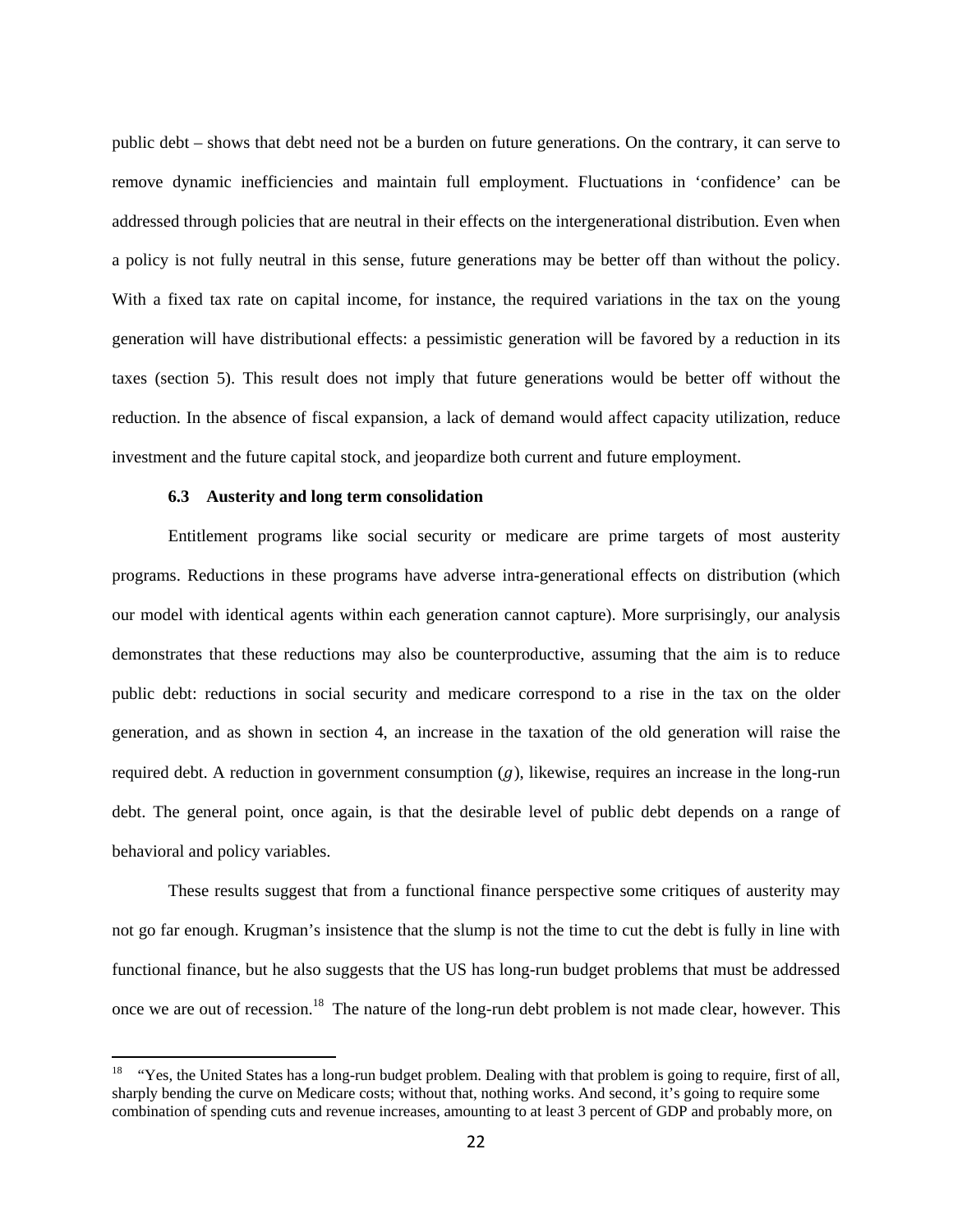is not to say that there can be no adverse consequences of high public debt. But these consequences have to be clearly specified and balanced against the benefits.

# **7 Conclusions**

Are the current debt levels and fiscal deficits sustainable? It is not always clear what is meant by sustainability, but the question may be whether the fiscal requirements for full employment growth will generate an ever-increasing debt-GDP ratio. The analysis in this paper shows that fiscal policy and public debt may be needed to maintain full employment, and that this fiscal policy need not – and in our OLG model does not – lead to any kind of unsustainability.<sup>19</sup>

The equilibrium debt ratio depends on the parameters of the model. Some parameters are of particular interest. Austerity policies, which tend to reduce government consumption and raise net taxes on the old, will raise the debt ratio. Empirical correlations between growth rates and debt ratios, moreover, are consistent with the model, but the causation runs from growth to debt.

In steady growth all generations do equally well. Questions of inter-generational distribution may arise away from steady growth. We address this issue by introducing fluctuations in household 'confidence', showing how full employment can be achieved using distributionally neutral policies. A failure to adjust fiscal policy in response to a decline a confidence, on the other hand, leads to aggregate demand problems and secular stagnation.

The analysis has many limitations. We have focused on a closed economy, and the paper says nothing about the problems of open economies with public debt in a foreign currency.<sup>20</sup> The neglect of heterogeneity within generations represents a second limitation. Public debt may have regressive

<u> 1989 - Jan Samuel Barbara, margaretar a serialdean a serialdean a serialdean a serialdean a serialdean a ser</u>

a permanent basis." Krugman, http://krugman.blogs.nytimes.com/2010/07/21/notes-on-rogoff-wonkish/

As shown by Ryoo and Skott (2013), functional finance can produce unstable debt-income dynamics in settings with intra-generational heterogeneity. These unstable scenarios are closely linked to (intra-generational) distribution effects and can be avoided by changes in the structure of taxation.

 $20$  Chalk (2000, p. 319) argues that some OECD countries "have seen an explosion in their indebtedness to such an extent that the solvency of the public sector is brought into question." Solvency questions of this kind may be relevant for countries with debt in foreign currency. But it is unclear how a sovereign state could ever become insolvent if its debt obligations are denominated in a currency that it can print at will.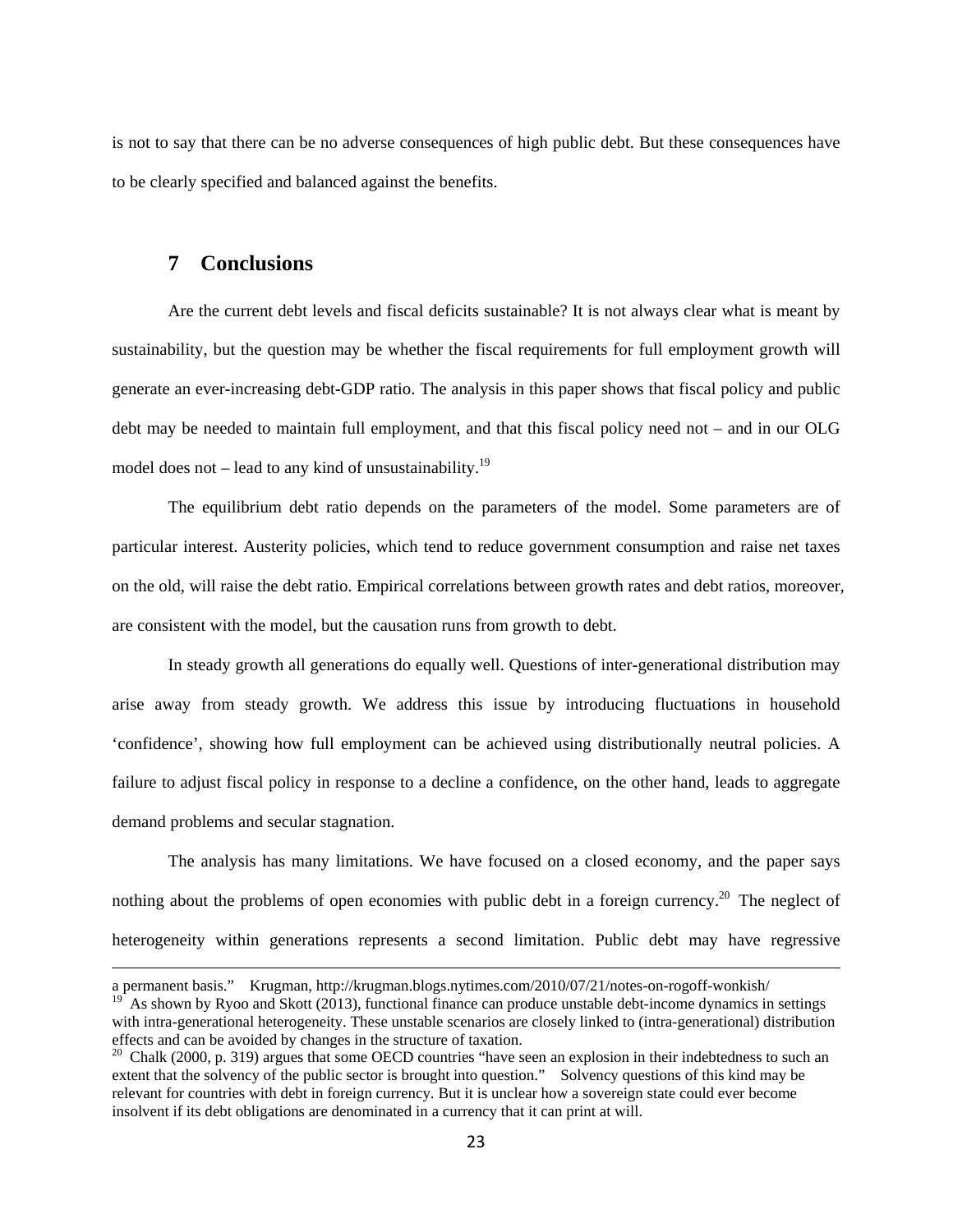distributional effects if taxes on wage income are used to finance interest payments to the rich. The incentive effects of taxes, third, have been ignored throughout. As shown in section 4, a higher level of debt need not be associated with higher tax rates but even if it is, the structure of government consumption and the form of taxation may be more important than the level of debt for the public sector's incentive effects.<sup>21</sup> Fourth, the model only indirectly addresses inflationary concerns. Engen and Hubbard (2005) suggest that "federal government debt may also pose the temptation to monetize the debt, causing inflation" . They point out, however, that "this concern has not been a problem in the United States over the past fifty years" (p. 98); Reinhart and Rogoff (2010) also find no evidence for a link between debt and inflation in advanced economies. The inflation fear essentially boils down to a concern that policy may not in the future be governed by a functional finance criterion: "eliminate both unemployment and inflation" (Lerner 1943, p. 41). Functional finance, fifth, may imply that interest rates should be set to achieve a desired capital intensity. This objective need not exclude short-run variations in interest rates around the level associated with the chosen capital intensity. The level of public debt influences the effectiveness of short-run monetary policy. A contractionary monetary policy raises interest rates and generates an automatic fiscal expansion unless it is matched by an increase in tax rates. Thus, monetary policy is blunted when debt is high and this may complicate short-run economic policy.<sup>22</sup> The simple OLG structure, sixth, may be appealing for an analysis of public debt, but it has peculiar properties that find no support in data. The model implies that the saving rate is inversely related to the profit share: only the young save, and the young get their income as wage income. Empirically, by contrast, saving rates are higher out of profits than wages; the saving assumptions that are at the center of the analysis in OLG models can be questioned. $^{23}$ 

<sup>&</sup>lt;sup>21</sup> The importance of incentives for growth is disputed. Fast growth during the 'golden age' was associated with high marginal tax rates in the US, and the Nordic welfare states show a very respectable performance, including low unemployment and labor force participation rates that exceed those of the US.

<sup>&</sup>lt;sup>22</sup> Ryoo and Skott (2015) analyze short-run stabilization in an economy characterized by Harrodian instability; see also Franke (2015).

 $23$  We abandon these assumptions in Ryoo and Skott (2013) which builds on the 'stock-flow consistent' framework from Skott (1989) and Skott and Ryoo (2008).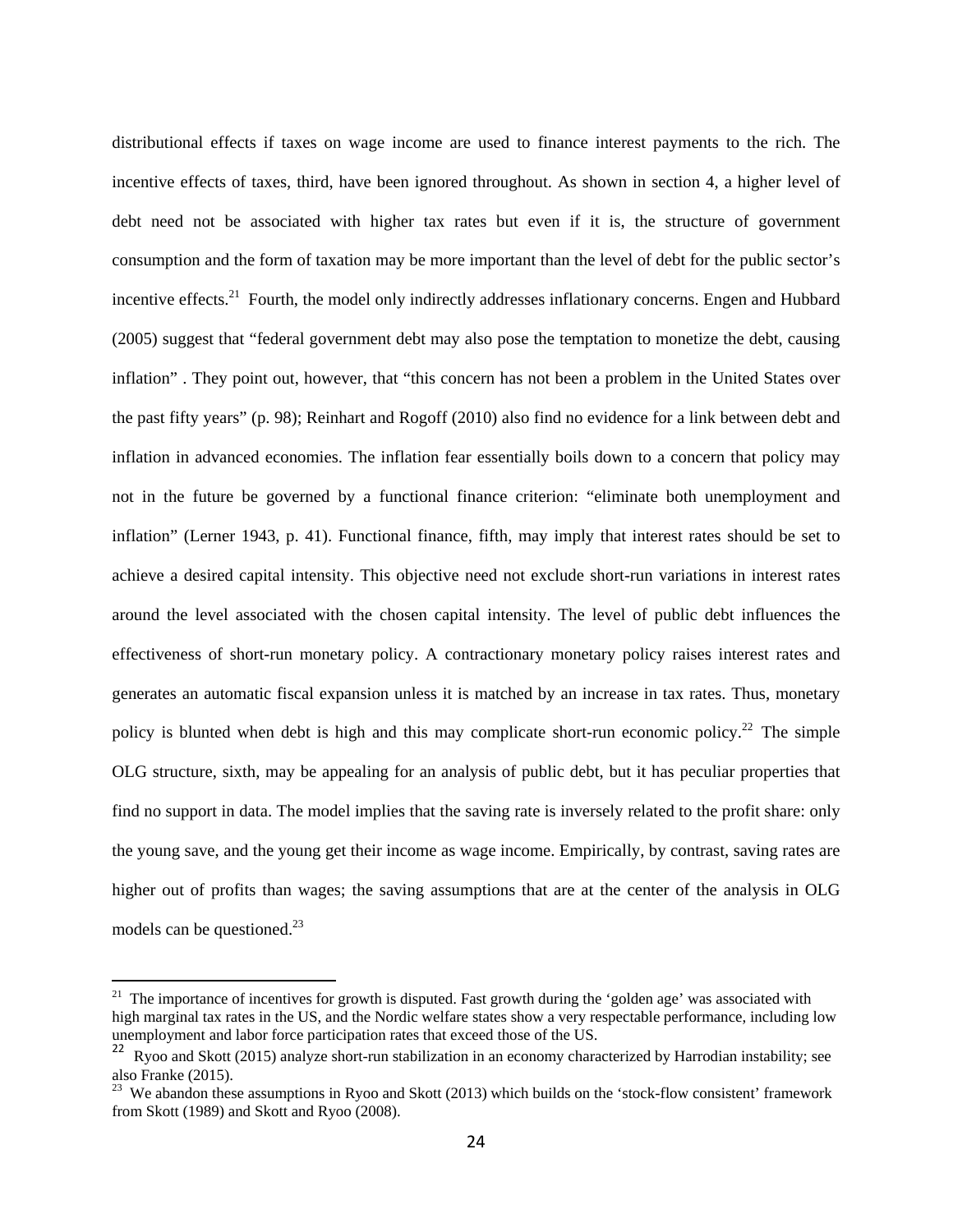Our analysis, finally, has taken as given the level of government spending. Public investment in infrastructure, education, health, and the environment clearly contribute to future welfare, and public consumption and social spending can also have a high future payoff, even in narrow economic terms (by reducing crime or raising future earnings, for instance). The benefits and distributional effects of public spending could justifiably be ignored in a discussion of public debt if this spending were already at an agreed-upon optimal level. A good deal of the debate over public debt, however, may reflect underlying controversies over the desirable level of public spending. These issues are beyond the scope of this paper.

## **References**

Abel, A.B., Mankiw, N. G. and Zeckhauser, R. J. (1989) "Assessing Dynamic Efficiency:

Theory and Evidence" . *Review of Economic Studies*, (1989) 56, pp. 1-20.

 Arestis, P. and Sawyer, M. (2010) "The return of fiscal policy". *Journal of Post Keynesian Economics*, Vol. 32 (3), pp. 327-346.

 Basu, D. (2013) "The time series of high debt and growth in Italy, Japan, and the United States" . *Next New Deal*: The Blog of the Roosevelt Institute, April, 2012.

 Bohn, H. (2010) "The economic consequences of rising US government debt: privileges at risk". Economics Working Paper Series qt7kz6v3zs, Department of Economics, University of California at Santa Barbara.

 Chalk, N.A. (2000) "The sustainability of bond-financed deficits: and overlapping generations approach" . *Journal of Monetary Economics*, Vol. 45, pp. 293-328.

 Diamond, P.A. (1965) "National debt in a neoclassical growth model" . *American Economic Review*, Vol. 55 (5), pp. 1126-1150.

 Dube, A. (2013) "A Note on Debt, Growth and Causality" . working paper, available at http://arindube.com/working-papers/

Engen, E.M. and Hubbard, R. Glenn (2005) "Federal government debts and interest rates" . In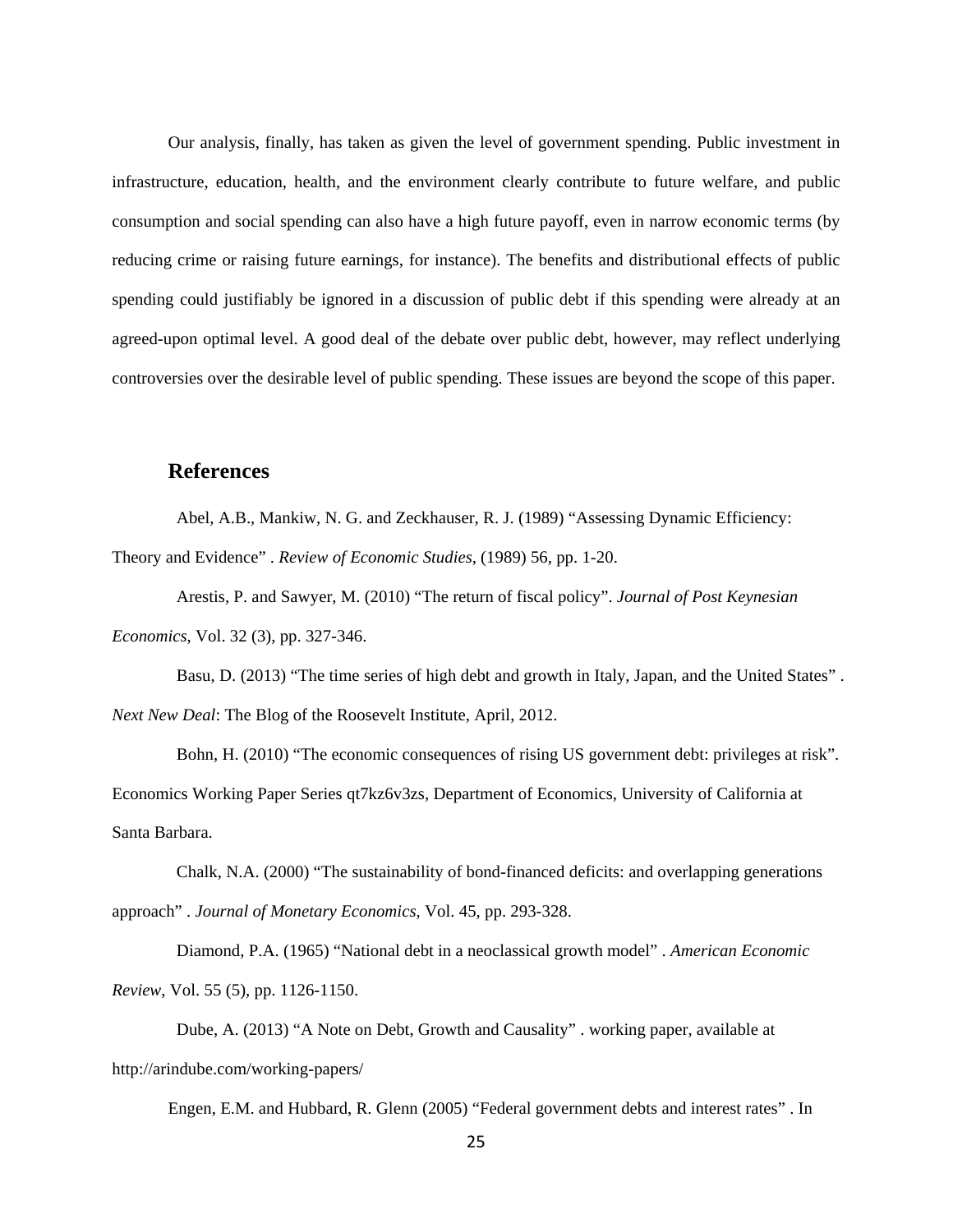Gertler, M. and Rogoff, K. (eds) *NBER Macroeconomics Annual 2004*, Vol. 19. Cambridge and London: MIT Press, 2005.

Franke, R. (2015) Can monetary policy tame Harrodian instability?". Mimeo, University of Kiel.

Godley, W. and Lavoie, M. (2007) "Fiscal policy in a stock-flow consistent (SFC) model".

*Journal of Post Keynesian Economics*, Vol. 30, no. 1, pp. 79-100.

 Herndon, T., Ash, M. and Pollin, R. (2014) "Does high public debt consistently stifle economic growth? A critique of Reinhart and Rogoff". *Cambridge Journal of Economics*, online 2013 doi:10.1093/cje/bet075

 Irons, J. and Bivens, J. (2010) "Government debt and economic growth" . EPI Briefing Paper #271. Economic Policy Institute.

 Kregel, J.A. (2010) "Fiscal Responsibility: What Exactly Does It Mean" . *Levy Economics Institute Working Papers*, No.602.

Krugman, P. (2010) "Notes On Rogoff" . *The New York Times*. July 21.

http://krugman.blogs.nytimes.com/2010/07/21/notes-on-rogoff-wonkish/

 Kumar, M. S. and Woo, J. (2010) "Public debt and growth" . *IMF Working Paper"* , WP/10/174, International Monetary Fund.

 Lerner, A.P. (1943) "Functional finance and the federal debt" . *Social Research*, Vol. 10, No. 1, pp. 38-57.

Michl, T.R. (2013) "Public debt, growth, and distribution" . *Review of Keynesian Economics*,

1(1), pp. 272-296.

Nakatani, T. and Skott, P. (2007) "Japanese growth and stagnation: A Keynesian perspective".

*Structural Change and Economic Dynamics*, Vol. 18 (3), pp. 306-332.

Olesen, F. (2001) "Jørgen Pedersen: An Early Danish Contributor to Keynesian Economics".

*Journal of Post Keynesian Economics*, 24 (1), pp. 31-40

Pedersen, J. (1937) "Einige Probleme der Finanzwirtenschaft" . *Welwirtschaftliches Archiv*, 45,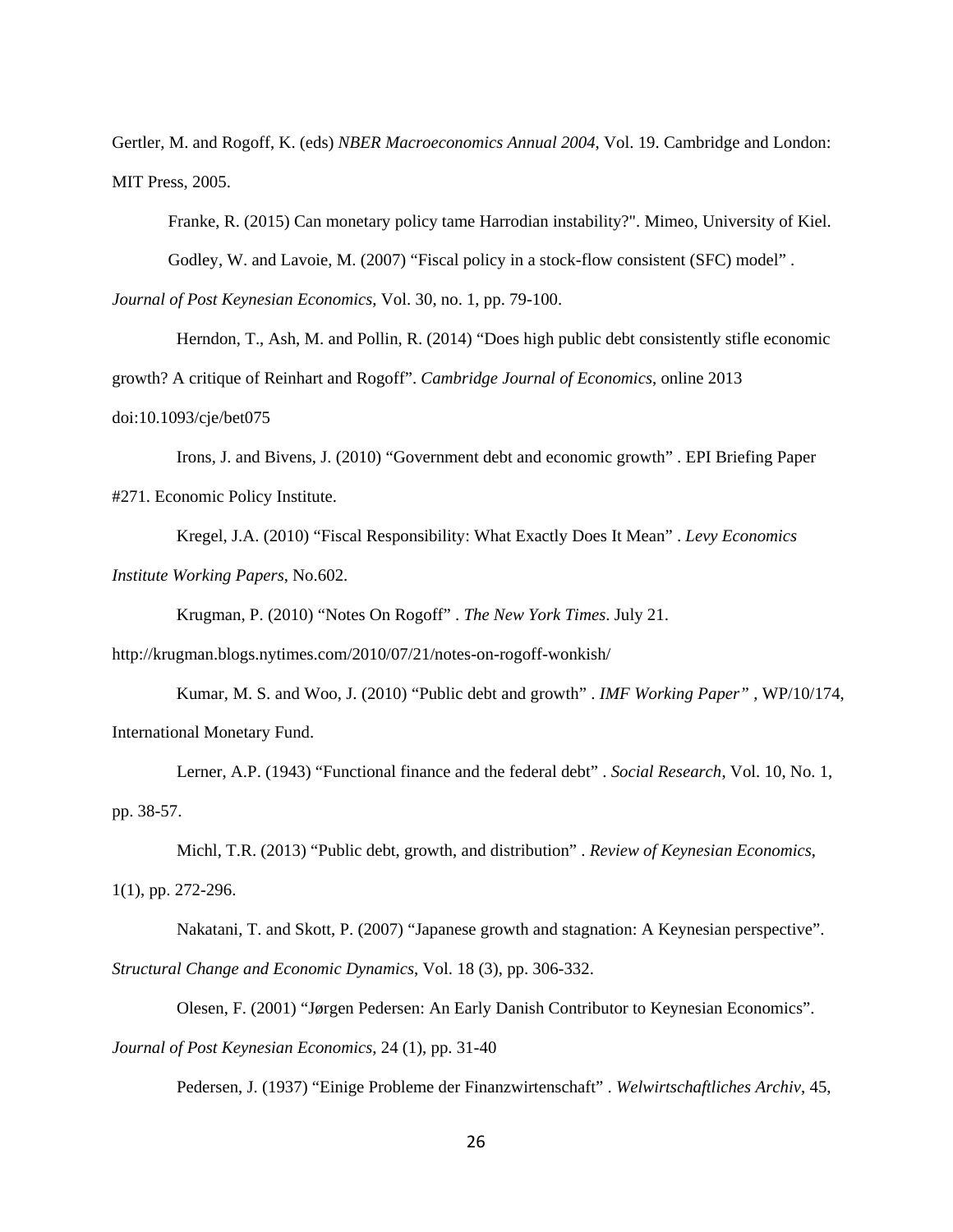pp. 467-492.

 Reinhart, C.M. and Rogoff, K.S. (2009) *This time is different: Eight centuries of financial folly.*  Princeton: Princeton University Press.

Reinhart, C.M. and Rogoff, K.S. (2010) "Growth in a time of debt" . *American Economic* 

*Review Papers and Proceedings*, 100 (May), pp. 573–578

Romer, D. (2012) *Advanced Macroeconomics, 4th edition*. McGraw-Hill.

Ryoo, S. and Skott, P. (2013) "Public debt and full employment in a stock-flow consistent model

of a corporate economy" . *Journal of Post Keynesian Economics*, 35 (4), pp. 511-527.

Ryoo, S. and Skott, P. (2015) "Fiscal and monetary policy rules in an unstable economy".

Working Paper 2015-15, University of Massachusetts.

Schlicht, E. (2006) "Public Debt as Private Wealth: Some Equilibrium Considerations" .

*Metroeconomica*, 57 (4), pp. 494-520.

 Skott, P. (1989) *Conflict and effective demand in economic growth*. Cambridge: Cambridge University Press.

Skott, P. (2001) "Demand Policy in the Long Run". In P. Arestis, M. Desai and S. Dow (eds),

*Money Macroeconomics and Keynes*, Routledge, pp. 124-139.

Skott, P. (2015) "Public debt, secular stagnation and functional finance". Working Paper 2015-12, University of Massachusetts.

 Skott, P. and Ryoo, S. (2008) "Macroeconomic Implications of Financialisation" . *Cambridge Journal of Economics*, 32 (6), pp.827-862.

Skott, P and Ryoo, S. (2014) "Public debt in an OLG model with imperfect competition:

long-run effects of austerity programs and changes in the growth rate". *BE Press Journal of* 

*Macroeconomics*, Vol. 14, No. 1, pp. 533-552.

Summers, L.H (2013) [Presentation at the] "IMF Fourteenth Annual Research Conference in Honor of Stanley Fischer".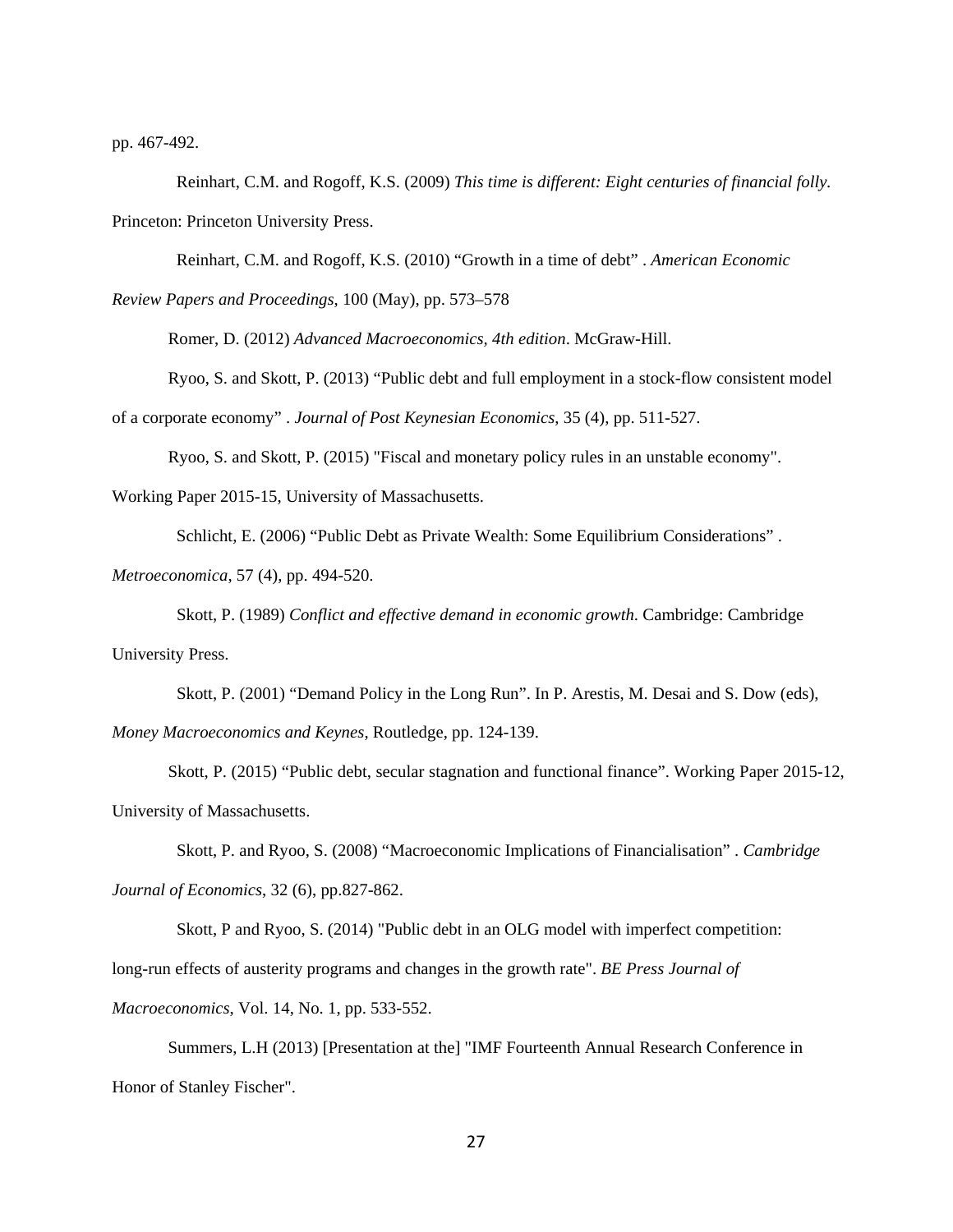http://larrysummers.com/imf-fourteenth-annual-research-conference-in-honor-of-stanley-fischer/

Summers, L.H. (2015) "Demand side secular stagnation". *American Economic Review: Papers* 

*and Proceedings*, 105(5), pp. 60-65.

#### **Appendix A: An OLG model with perfect competition and a Leontief production function**

Let the production function be

$$
Y_t = \min\{\lambda L_t, \sigma K_t\}
$$

Assuming inelastic factor supplies, perfect competition implies that

$$
w_t = \begin{cases} 0 & \text{if } \lambda L_t > \sigma K_t \\ \lambda & \text{if } \lambda L_t < \sigma K_t \end{cases} \tag{64}
$$

$$
r_t + \delta = \begin{cases} \sigma & \text{if } \lambda L_t > \sigma K_t \\ 0 & \text{if } \lambda L_t < \sigma K_t \end{cases}
$$
 (65)

The economy has two (non-trivial) steady growth paths.<sup>24</sup> There is a full-utilization path with  $\lambda L_t = \sigma K_t$ and $^{25}$ 

$$
w = (2 + \rho)(1 + n)\frac{\lambda}{\sigma} < \lambda \tag{66}
$$

$$
r + \delta = \sigma - (2 + \rho)(1 + n) > 0
$$
\n(67)

The steady growth path described by equations (66)-(67) is dynamically efficient: any reduction in the capital-labor ratio would produce a return to capital that exceeds the growth in the labor force ( $\sigma - \delta$ ) n). The path is also unstable, however: a negative shock to  $w_t$  reduces  $S_t$  (equation (16) and implies that  $K_t/L_t < \lambda/\sigma$  in the next period; as a result,  $W_t$  drops to 0, there is no saving, and the capital stock drops to 0.

In addition to the efficient steady growth path and the trivial path with  $K_t = 0$ , there is a locally stable steady growth path with less than full utilization of capital. Starting from the efficient path, a positive shock to w raises saving, and capital intensity increases in the next period to give  $K_t/L_t > \lambda/\sigma$ .

<sup>&</sup>lt;sup>24</sup> In addition to these two paths there is a trivial steady-growth solution with  $K_t = Y_t = 0$ .<br><sup>25</sup> The inequalities in (64)-(65) follow from condition (18).